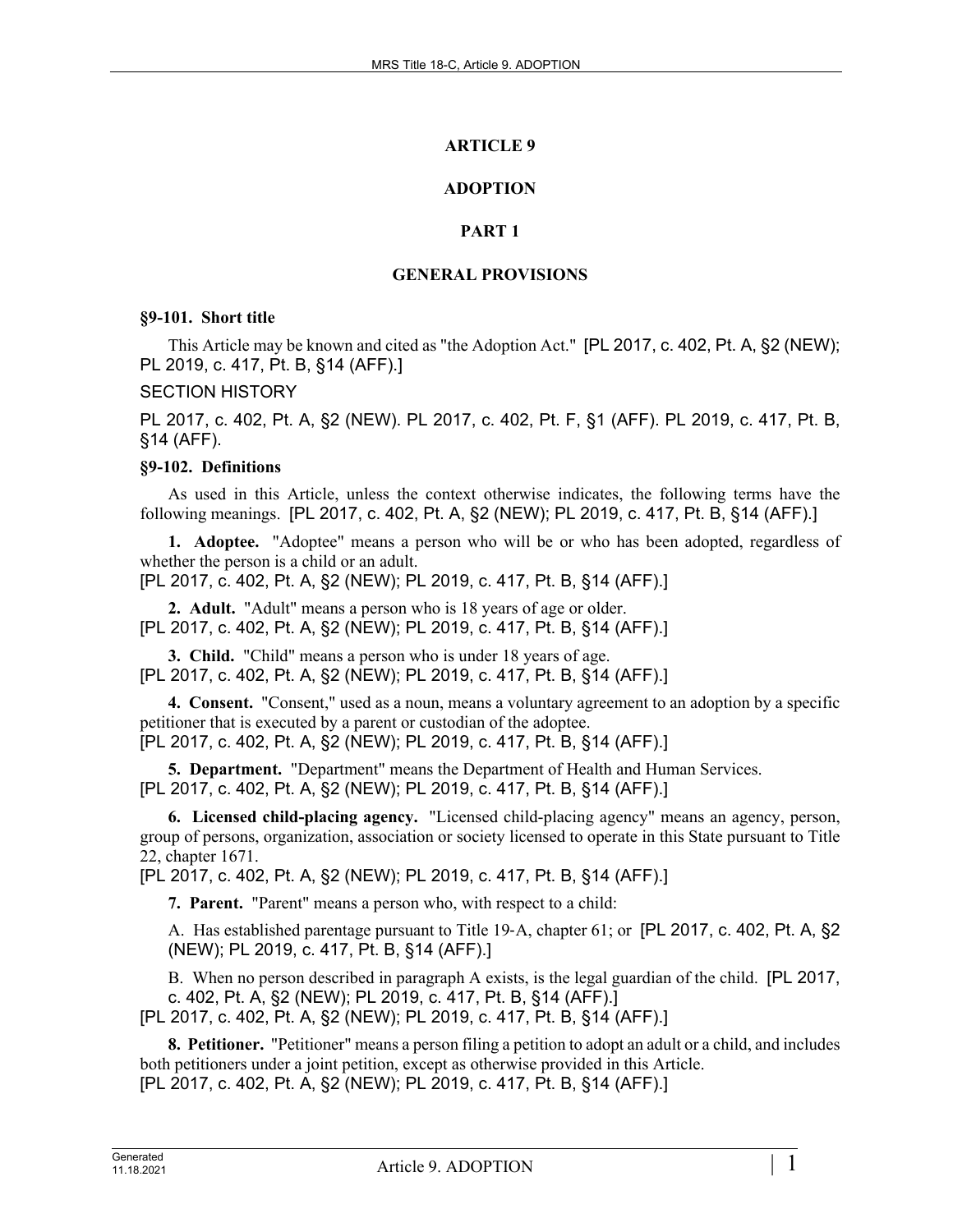**9. Putative parent.** "Putative parent" means a person who is the alleged parent of a child but whose parentage has not been but may be legally determined in accordance with Title 19–A, chapter 61.

[PL 2017, c. 402, Pt. A, §2 (NEW); PL 2019, c. 417, Pt. B, §14 (AFF).]

**10. Surrender and release.** "Surrender and release," used as a noun, means a voluntary relinquishment of all parental rights to a child to the department or a licensed child-placing agency for the purpose of placement for adoption.

[PL 2017, c. 402, Pt. A, §2 (NEW); PL 2019, c. 417, Pt. B, §14 (AFF).]

## SECTION HISTORY

PL 2017, c. 402, Pt. A, §2 (NEW). PL 2017, c. 402, Pt. F, §1 (AFF). PL 2019, c. 417, Pt. B, §14 (AFF).

### **§9-103. Jurisdiction**

**1. Probate Court jurisdiction.** Subject to Title 4, section 152, subsection 5‑A, the Probate Court has exclusive jurisdiction over the following:

A. Petitions for adoption; [PL 2017, c. 402, Pt. A, §2 (NEW); PL 2019, c. 417, Pt. B, §14 (AFF).]

B. Consents and reviews of withholdings of consent by persons other than a parent; [PL 2017, c. 402, Pt. A, §2 (NEW); PL 2019, c. 417, Pt. B, §14 (AFF).]

C. Surrenders and releases; [PL 2017, c. 402, Pt. A, §2 (NEW); PL 2019, c. 417, Pt. B, §14 (AFF).]

D. Termination of parental rights proceedings brought pursuant to section 9-204; [PL 2017, c. 402, Pt. A, §2 (NEW); PL 2019, c. 417, Pt. B, §14 (AFF).]

E. Proceedings to determine the rights of putative parents of children whose adoptions or surrenders and releases are pending before the Probate Court; and [PL 2017, c. 402, Pt. A, §2 (NEW); PL 2019, c. 417, Pt. B, §14 (AFF).]

F. Reviews conducted pursuant to section 9‑205. [PL 2017, c. 402, Pt. A, §2 (NEW); PL 2019, c. 417, Pt. B, §14 (AFF).]

[PL 2017, c. 402, Pt. A, §2 (NEW); PL 2019, c. 417, Pt. B, §14 (AFF).]

**2. District Court jurisdiction.** The District Court has jurisdiction to conduct hearings pursuant to section 9‑205. The District Court has jurisdiction over any matter described in subsection 1 if the proceeding concerns a child over whom the District Court has exclusive jurisdiction pursuant to Title 4, section 152, subsection 5‑A.

[PL 2017, c. 402, Pt. A, §2 (NEW); PL 2019, c. 417, Pt. B, §14 (AFF).]

## SECTION HISTORY

PL 2017, c. 402, Pt. A, §2 (NEW). PL 2017, c. 402, Pt. F, §1 (AFF). PL 2019, c. 417, Pt. B, §14 (AFF).

## **§9-104. Venue; transfer**

**1. Venue if adoptee placed by agency or department.** If an adoptee is placed by a licensed child-placing agency or the department, the petition for adoption must be filed in the court in the county or division where:

A. The petitioner resides; [PL 2017, c. 402, Pt. A, §2 (NEW); PL 2019, c. 417, Pt. B, §14 (AFF).]

B. The adoptee resides or was born; [PL 2017, c. 402, Pt. A, §2 (NEW); PL 2019, c. 417, Pt. B, §14 (AFF).]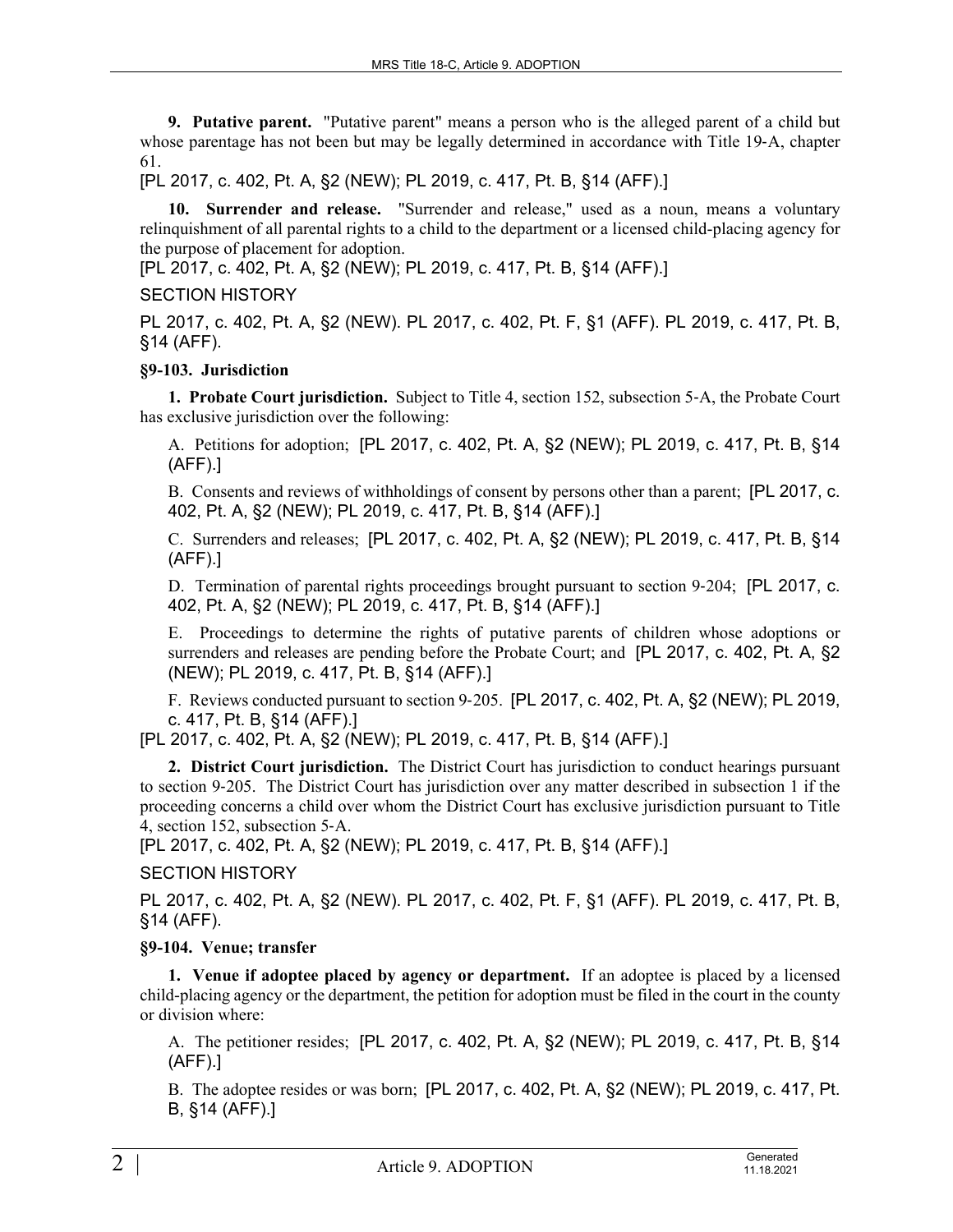C. An office of the agency that placed the adoptee for adoption is located; or [PL 2017, c. 402, Pt. A, §2 (NEW); PL 2019, c. 417, Pt. B, §14 (AFF).]

D. Parental rights of the minor adoptee's parents have been terminated. [PL 2017, c. 402, Pt. A, §2 (NEW); PL 2019, c. 417, Pt. B, §14 (AFF).]

[PL 2017, c. 402, Pt. A, §2 (NEW); PL 2019, c. 417, Pt. B, §14 (AFF).]

**2. Venue if agency or department not involved in placement.** If an adoptee is not placed by a licensed child-placing agency or the department, the petition for adoption must be filed in the county or division where the adoptee resides or where the petitioners reside.

[PL 2017, c. 402, Pt. A, §2 (NEW); PL 2019, c. 417, Pt. B, §14 (AFF).]

**3. Transfer.** If, in the interests of justice or for the convenience of the parties, the court finds that the matter should be heard in another court, the court may transfer, stay or dismiss the proceeding, subject to any further conditions imposed by the court.

[PL 2017, c. 402, Pt. A, §2 (NEW); PL 2019, c. 417, Pt. B, §14 (AFF).]

SECTION HISTORY

PL 2017, c. 402, Pt. A, §2 (NEW). PL 2017, c. 402, Pt. F, §1 (AFF). PL 2019, c. 417, Pt. B, §14 (AFF).

### **§9-105. Rights of adopted persons**

Except as otherwise provided by law, an adopted person has all the same rights, including inheritance rights, that a child born to the adoptive parents would have. An adoptee also retains the right to inherit from the adoptee's former parents if the adoption decree so provides, as specified in section 2‑117. [PL 2017, c. 402, Pt. A, §2 (NEW); PL 2019, c. 417, Pt. B, §14 (AFF).]

SECTION HISTORY

PL 2017, c. 402, Pt. A, §2 (NEW). PL 2017, c. 402, Pt. F, §1 (AFF). PL 2019, c. 417, Pt. B, §14 (AFF).

## **§9-106. Legal representation**

**1. Attorney for parents.** The parents are entitled to an attorney for any hearing held pursuant to this Article. If a parent or putative parent wants an attorney but is unable to afford one, the parent or the putative parent may request the court to appoint an attorney. If the court finds the requesting party indigent, the court shall appoint and pay the reasonable costs and expenses of the attorney of the indigent party. The attorney may not be the attorney for the adoptive parents. [PL 2017, c. 402, Pt. A, §2 (NEW); PL 2019, c. 417, Pt. B, §14 (AFF).]

**2. Attorney for minor indigent parent.** When the adoptee is unrelated to the petitioner, the court shall appoint an attorney who is not the attorney for the adoptive parents to represent a minor indigent parent at every stage of the proceedings unless the minor indigent parent refuses representation or the court determines that representation is unnecessary.

[PL 2017, c. 402, Pt. A, §2 (NEW); PL 2019, c. 417, Pt. B, §14 (AFF).]

SECTION HISTORY

PL 2017, c. 402, Pt. A, §2 (NEW). PL 2017, c. 402, Pt. F, §1 (AFF). PL 2019, c. 417, Pt. B, §14 (AFF).

## **§9-107. Indian Child Welfare Act of 1978**

The federal Indian Child Welfare Act of 1978, United States Code, Title 25, Section 1901 et seq. governs all proceedings under this Article that pertain to an Indian child as defined in that Act. [PL 2017, c. 402, Pt. A, §2 (NEW); PL 2019, c. 417, Pt. B, §14 (AFF).]

SECTION HISTORY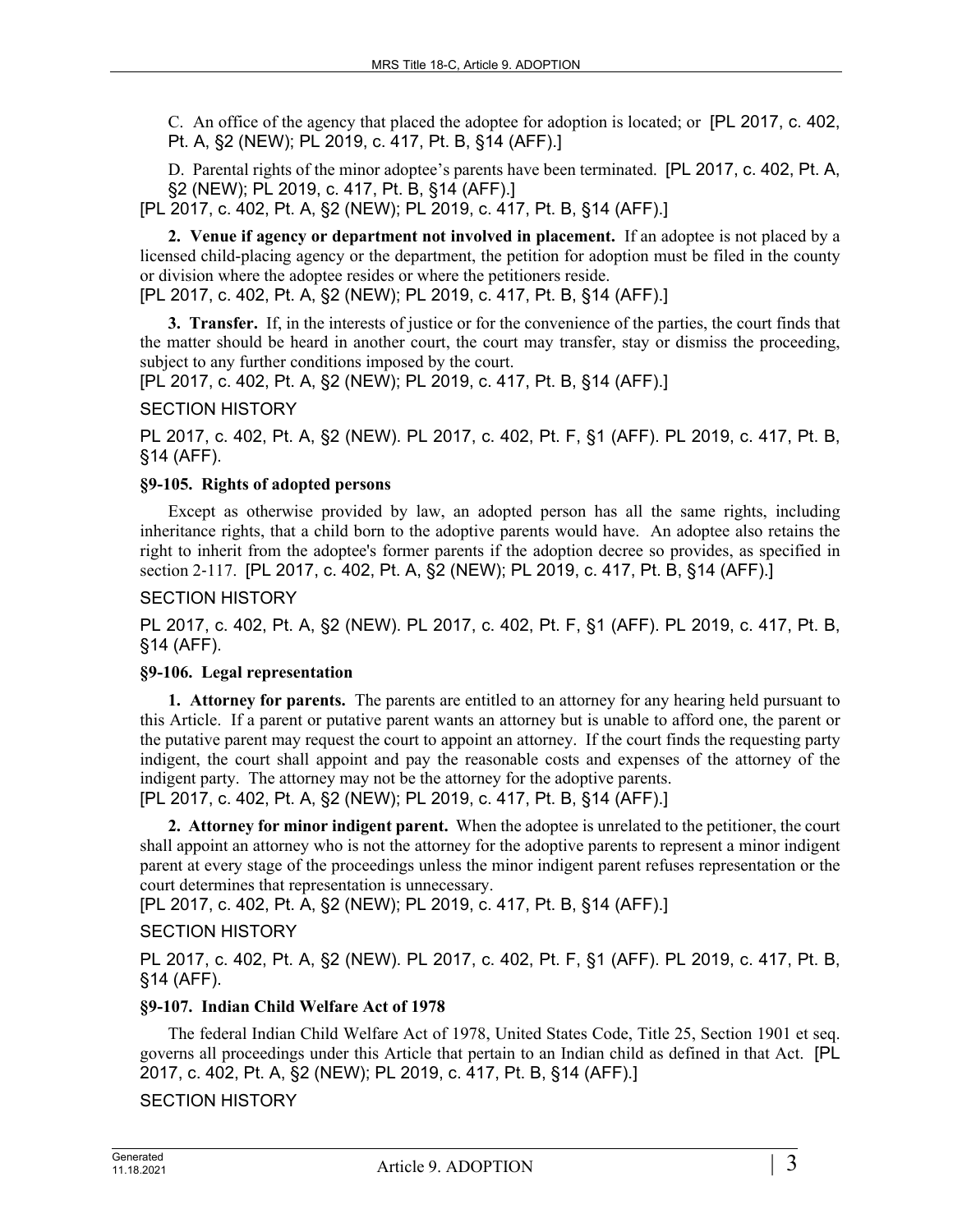PL 2017, c. 402, Pt. A, §2 (NEW). PL 2017, c. 402, Pt. F, §1 (AFF). PL 2019, c. 417, Pt. B, §14 (AFF).

## **§9-108. Application of prior laws**

The laws in effect on August 31, 2019 apply to proceedings for which any of the following occurred before September 1, 2019: [PL 2019, c. 417, Pt. B, §13 (AMD).]

**1. Consent.** The filing of a consent;

[PL 2017, c. 402, Pt. A, §2 (NEW); PL 2019, c. 417, Pt. B, §14 (AFF).]

**2. Surrender and release.** The filing of a surrender and release; [PL 2017, c. 402, Pt. A, §2 (NEW); PL 2019, c. 417, Pt. B, §14 (AFF).]

**3. Waiver of notice.** The filing of a waiver of notice by a parent or putative parent under former Title 19, section 532-C;

[PL 2017, c. 402, Pt. A, §2 (NEW); PL 2019, c. 417, Pt. B, §14 (AFF).]

**4. Order terminating parental rights.** The issuance of an order terminating parental rights; or [PL 2017, c. 402, Pt. A, §2 (NEW); PL 2019, c. 417, Pt. B, §14 (AFF).]

**5. Adoption petition.** The filing of a petition for adoption. [PL 2017, c. 402, Pt. A, §2 (NEW); PL 2019, c. 417, Pt. B, §14 (AFF).]

## SECTION HISTORY

PL 2017, c. 402, Pt. A, §2 (NEW). PL 2017, c. 402, Pt. F, §1 (AFF). PL 2019, c. 417, Pt. B, §13 (AMD). PL 2019, c. 417, Pt. B, §14 (AFF).

### **§9-109. Mediation**

The court may refer the parties to mediation at any time after a petition is filed if mediation services are available at a reasonable fee or no cost, and may require that the parties have made a good faith effort to mediate the issue before holding a hearing. An agreement reached by the parties through mediation on an issue must be reduced to writing, signed by the parties and presented to the court for approval as a court order. [PL 2017, c. 402, Pt. A, §2 (NEW); PL 2019, c. 417, Pt. B, §14 (AFF).]

## SECTION HISTORY

PL 2017, c. 402, Pt. A, §2 (NEW). PL 2017, c. 402, Pt. F, §1 (AFF). PL 2019, c. 417, Pt. B, §14 (AFF).

## **PART 2**

## **DETERMINATION OF PARENTAGE AND TERMINATION OF PARENTAL RIGHTS**

#### **§9-201. Determination of parentage**

**1. Affidavit of parentage.** When a parent of a child wishes to consent to the adoption of the child or to execute a surrender and release for the purpose of adoption of the child and a putative parent has not consented to the adoption of the child or joined in a surrender and release for the purpose of adoption of the child or waived the right to notice, the parent must file an affidavit of parentage with the court so that the court may determine how to give notice of the proceedings to the putative parent. [PL 2017, c. 402, Pt. A, §2 (NEW); PL 2019, c. 417, Pt. B, §14 (AFF).]

**2. Notice of intent to consent or execute surrender and release.** If a court finds from the affidavit of the parent submitted pursuant to subsection 1 that the putative parent's whereabouts are known, the court shall order that notice of the parent's intent to consent to adoption or to execute a surrender and release, or the parent's actual consent or surrender and release, for the purpose of adoption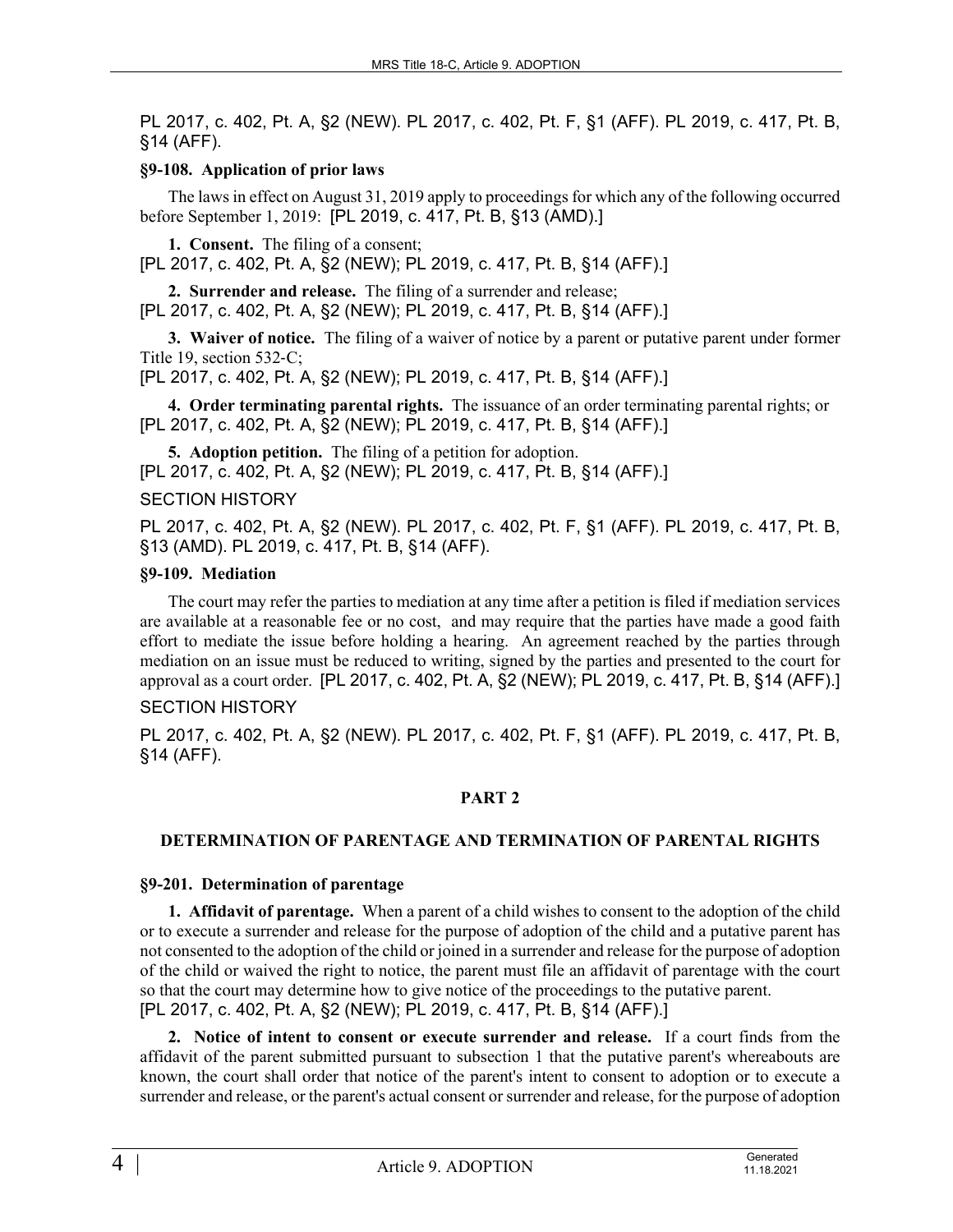of the child, be served upon the putative parent. If the court finds that the putative parent's whereabouts are unknown, the court shall order notice by publication in accordance with the applicable rules of procedure. If the parent does not know or refuses to tell the court who a putative parent is, the court may order publication in accordance with the applicable rules of procedure in a newspaper of general circulation in the area where the petition is filed, where the child was conceived or where the putative parent is most likely to be located. The notice must specify the names of the parent and the child. [PL 2017, c. 402, Pt. A, §2 (NEW); PL 2019, c. 417, Pt. B, §14 (AFF).]

**3. Waiver of notice.** A putative parent may waive the right to notice under this section in a document acknowledged before a notary public or a judge. The notary public may not be an attorney who represents either the parent or any person who is likely to become the legal guardian, custodian or parent of the child.

A. The waiver of notice must indicate that the putative parent understands that the waiver of notice operates as a consent to adoption or a surrender and release for the purposes of adoption for any adoption of the child and that by signing the waiver of notice the putative parent voluntarily gives up any rights to the child. [PL 2017, c. 402, Pt. A, §2 (NEW); PL 2019, c. 417, Pt. B, §14 (AFF).]

B. The waiver of notice may state that the putative parent neither admits nor denies parentage. [PL 2017, c. 402, Pt. A, §2 (NEW); PL 2019, c. 417, Pt. B, §14 (AFF).] [PL 2017, c. 402, Pt. A, §2 (NEW); PL 2019, c. 417, Pt. B, §14 (AFF).]

**4. Determination of parentage of putative parent.** If, after notice, the putative parent of the child wishes to establish parentage of the child, the putative parent must, within 20 days after notice has been given or within a longer period of time as ordered by the court, petition the court to initiate proceedings to establish parentage under Title 19‑A, chapter 61.

[PL 2017, c. 402, Pt. A, §2 (NEW); PL 2019, c. 417, Pt. B, §14 (AFF).]

**5. Hearing date.** Upon receipt of a petition under subsection 4, the court shall fix a date for a hearing to determine the putative parent's parentage of the child. [PL 2017, c. 402, Pt. A, §2 (NEW); PL 2019, c. 417, Pt. B, §14 (AFF).]

**6. Appointment of attorneys.** The court shall appoint an attorney who is not the attorney for the putative parent, the parent or the potential transferee agency or a potential adoptive parent to represent the child and to protect the child's interests in the proceedings under this section. [PL 2017, c. 402, Pt. A, §2 (NEW); PL 2019, c. 417, Pt. B, §14 (AFF).]

**7. Notice of hearing.** Notice of a hearing under this section must be given to a parent, a putative parent, the attorney for the child and any other parties the court determines appropriate. Notice need not be given to a putative parent who has waived the right to notice as provided in subsection 3. [PL 2017, c. 402, Pt. A, §2 (NEW); PL 2019, c. 417, Pt. B, §14 (AFF).]

**8. Studies and reports.** Upon order of the court, the department or licensed child-placing agency shall furnish studies and reports relevant to the proceedings under this section. [PL 2017, c. 402, Pt. A, §2 (NEW); PL 2019, c. 417, Pt. B, §14 (AFF).]

**9. Findings; effect of parent not waiving notice.** If the putative parent is determined to be the child's parent pursuant to one or more of the means of establishing parentage under Title 19‑A, chapter 61, and does not execute a waiver of notice pursuant to subsection 3, then a petitioner must bring a petition to terminate the parent's parental rights pursuant to section 9‑204 if the petitioner proceeds with the adoption.

[PL 2017, c. 402, Pt. A, §2 (NEW); PL 2019, c. 417, Pt. B, §14 (AFF).]

**10. Findings; putative parent does not seek to establish or establish parentage of the child.**  If the putative parent does not bring a petition to establish parentage under subsection 4 or does not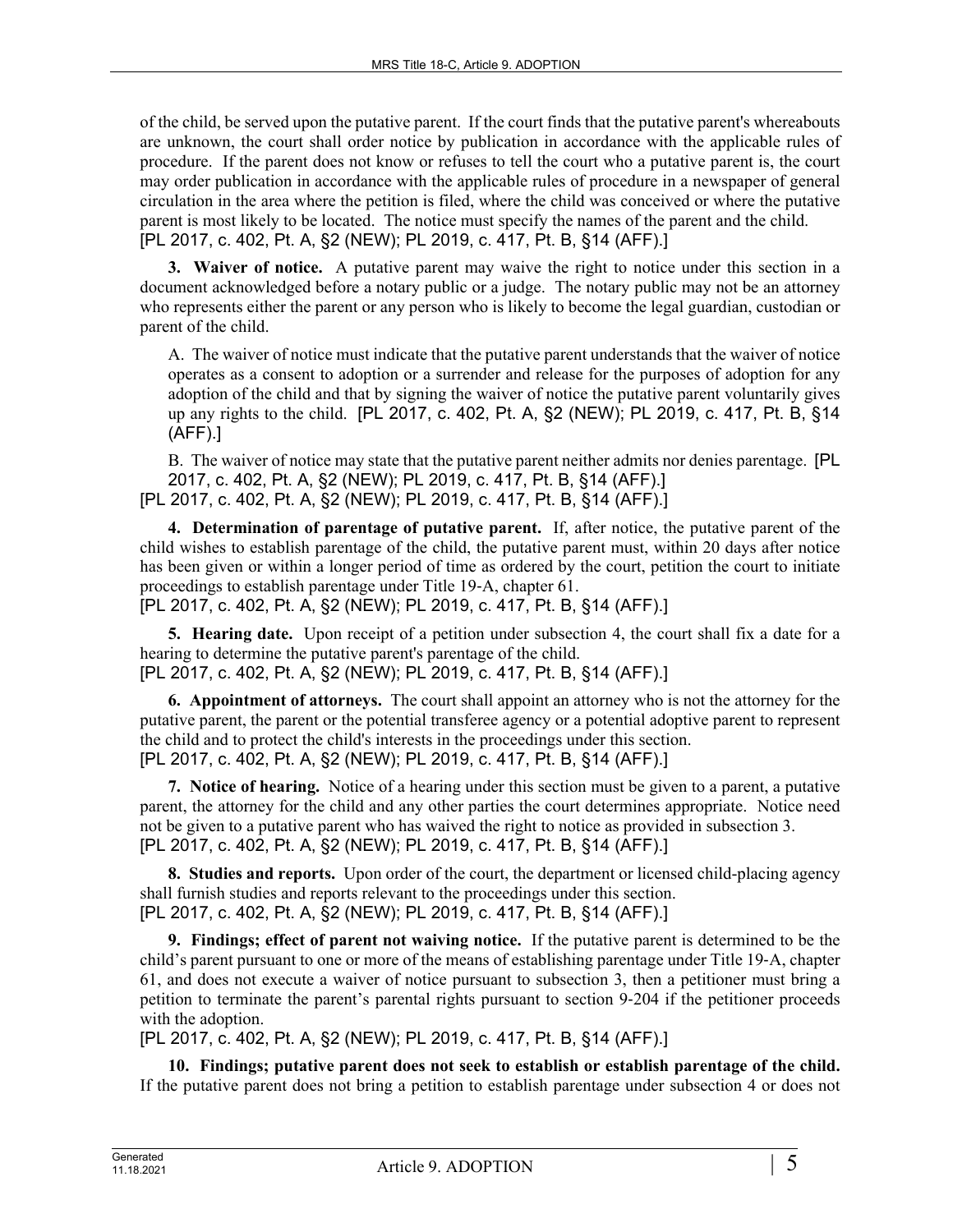establish parentage of the child under Title 19‑A, chapter 61, the court shall rule that the putative parent's consent or surrender and release is not needed for the adoption.

[PL 2017, c. 402, Pt. A, §2 (NEW); PL 2019, c. 417, Pt. B, §14 (AFF).]

## SECTION HISTORY

PL 2017, c. 402, Pt. A, §2 (NEW). PL 2017, c. 402, Pt. F, §1 (AFF). PL 2019, c. 417, Pt. B, §14 (AFF).

## **§9-202. Surrender and release; consent**

**1. Surrender and release or consent; presence of judge.** With the approval of the court of any county within the State and after a determination by the court that a surrender and release or a consent is in the best interest of the child, the parents or surviving parent of a child may at any time at least 72 hours after the child's birth:

A. Surrender and release all parental rights to the child and the custody and control of the child to a licensed child-placing agency or the department to enable the licensed child-placing agency or the department to have the child adopted by a suitable person; or [PL 2017, c. 402, Pt. A, §2 (NEW); PL 2019, c. 417, Pt. B, §14 (AFF).]

B. Consent to have the child adopted by a specified petitioner. [PL 2017, c. 402, Pt. A, §2 (NEW); PL 2019, c. 417, Pt. B, §14 (AFF).]

The parents or the surviving parent must execute the surrender and release or the consent in the presence of the judge. The adoptee, if 14 years of age or older, must execute the consent in the presence of the judge. The waiver of notice by the putative parent is governed by section 9‑201, subsection 3. [PL 2017, c. 402, Pt. A, §2 (NEW); PL 2019, c. 417, Pt. B, §14 (AFF).]

**2. Approval of surrender and release or consent.** The court may approve a surrender and release or a consent only if:

A. A licensed child-placing agency or the department certifies to the court that counseling was provided or was offered and refused. This requirement does not apply if:

(1) One of the petitioners is a blood relative; or

(2) The adoptee is an adult; [PL 2017, c. 402, Pt. A, §2 (NEW); PL 2019, c. 417, Pt. B, §14 (AFF).]

B. The court has explained the individual's parental rights and responsibilities, the effects of the surrender and release or the consent, that in all but specific situations the individual has the right to revoke the surrender and release or consent within 5 working days and the existence of the adoption registry and the services available under Title 22, section 2706‑A. The individual does not have the right to revoke the consent when the individual is a consenting party and also a petitioner; [PL 2017, c. 402, Pt. A, §2 (NEW); PL 2019, c. 417, Pt. B, §14 (AFF).]

C. The court determines that the surrender and release or the consent has been duly executed and was given freely after the parent was informed of the parent's rights; and [PL 2017, c. 402, Pt. A, §2 (NEW); PL 2019, c. 417, Pt. B, §14 (AFF).]

D. Except when a consenting party is also a petitioner, at least 5 working days have elapsed since the parents or parent executed the surrender and release or the consent and the parents or parent did not withdraw or revoke the surrender and release or consent before the judge or, if the judge was not available, before the register. [PL 2017, c. 402, Pt. A, §2 (NEW); PL 2019, c. 417, Pt. B, §14 (AFF).]

[PL 2017, c. 402, Pt. A, §2 (NEW); PL 2019, c. 417, Pt. B, §14 (AFF).]

**3. Original; copies.** The original surrender and release or consent must be filed in the court where the surrender and release or the consent is executed. An attested copy of the surrender and release or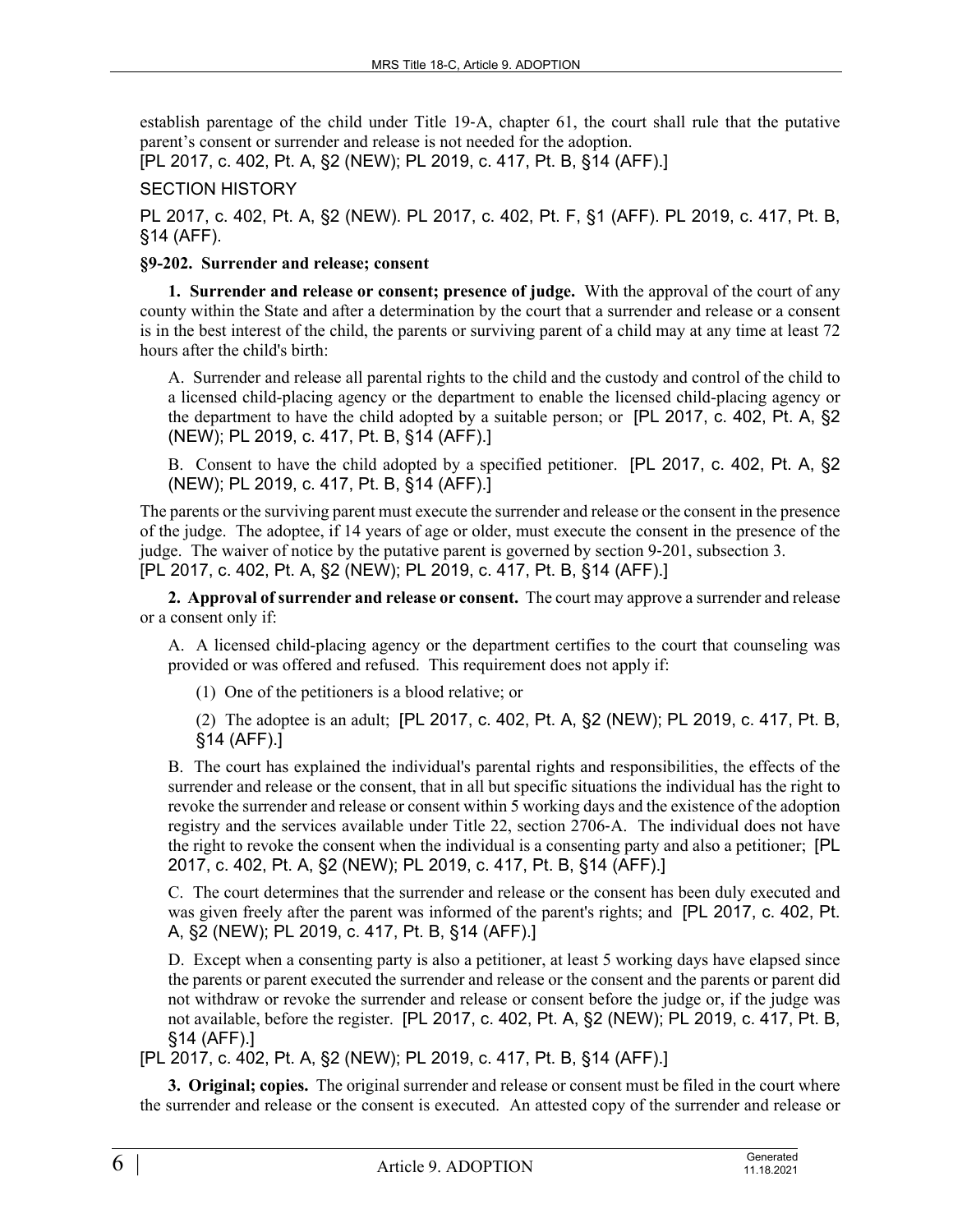consent must be filed in the court in which the petition is filed. The court in which the surrender and release or the consent is executed shall provide an attested copy to each surrendering or consenting party and an attested copy to the transferring agency. The copy given to the surrendering or consenting party must contain a statement explaining the importance of keeping the court informed of a current name and address.

[PL 2017, c. 402, Pt. A, §2 (NEW); PL 2019, c. 417, Pt. B, §14 (AFF).]

**4. Valid after 5 days; exception.** A surrender and release or a consent is not valid until 5 working days after it has been executed, except that consent by a parent petitioning to adopt that parent's own child with that parent's spouse is valid upon signature.

[PL 2017, c. 402, Pt. A, §2 (NEW); PL 2019, c. 417, Pt. B, §17 (AFF).]

**5. Consent acknowledged.** Consent may be acknowledged before a notary public who is not an attorney for the adopting parents or a partner, associate or employee of an attorney for the adopting parents when consent is given by:

A. The department or a licensed child-placing agency; or [PL 2017, c. 402, Pt. A, §2 (NEW); PL 2019, c. 417, Pt. B, §14 (AFF).]

B. A public agency or a duly licensed private agency to which parental rights have been transferred under the law of another state or country. [PL 2017, c. 402, Pt. A, §2 (NEW); PL 2019, c. 417, Pt. B, §14 (AFF).]

[PL 2017, c. 402, Pt. A, §2 (NEW); PL 2019, c. 417, Pt. B, §14 (AFF).]

**6. Final and irrevocable; exceptions.** Except as provided in subsection 7 and section 9-205, subsection 2, a surrender and release or a consent is final and irrevocable upon the court's approval of the surrender and release or consent pursuant to subsection 2. [PL 2019, c. 417, Pt. A, §104 (AMD).]

**7. Consent; limitations.** A consent is final only for the adoption consented to, and if that petition for adoption is withdrawn or dismissed or if the adoption is not finalized within 18 months of the execution of the consent, a review must be held pursuant to section 9-205. [PL 2017, c. 402, Pt. A, §2 (NEW); PL 2019, c. 417, Pt. B, §14 (AFF).]

**8. Surrender and release or consent from another state.** The court shall accept a surrender and release or a consent by a court of comparable jurisdiction in another state if the court receives an affidavit from a member of that state's bar or a certificate from that court of comparable jurisdiction stating that:

A. The party executing the surrender and release or the consent followed the procedure required to make a surrender and release or a consent valid in the state in which it was executed; and [PL 2017, c. 402, Pt. A, §2 (NEW); PL 2019, c. 417, Pt. B, §14 (AFF).]

B. The court of comparable jurisdiction advised the person executing the surrender and release or the consent of the consequences of the surrender and release or the consent under the laws of the state in which the surrender and release or the consent was executed. [PL 2017, c. 402, Pt. A, §2 (NEW); PL 2019, c. 417, Pt. B, §14 (AFF).]

The court shall accept a waiver of notice by a putative parent that meets the requirements of section 9‑201, subsection 3.

[PL 2017, c. 402, Pt. A, §2 (NEW); PL 2019, c. 417, Pt. B, §14 (AFF).]

SECTION HISTORY

PL 2017, c. 402, Pt. A, §2 (NEW). PL 2017, c. 402, Pt. F, §1 (AFF). PL 2019, c. 417, Pt. A, §104 (AMD). PL 2019, c. 417, Pt. B, §14 (AFF).

**§9-203. Duties and responsibilities subsequent to surrender and release**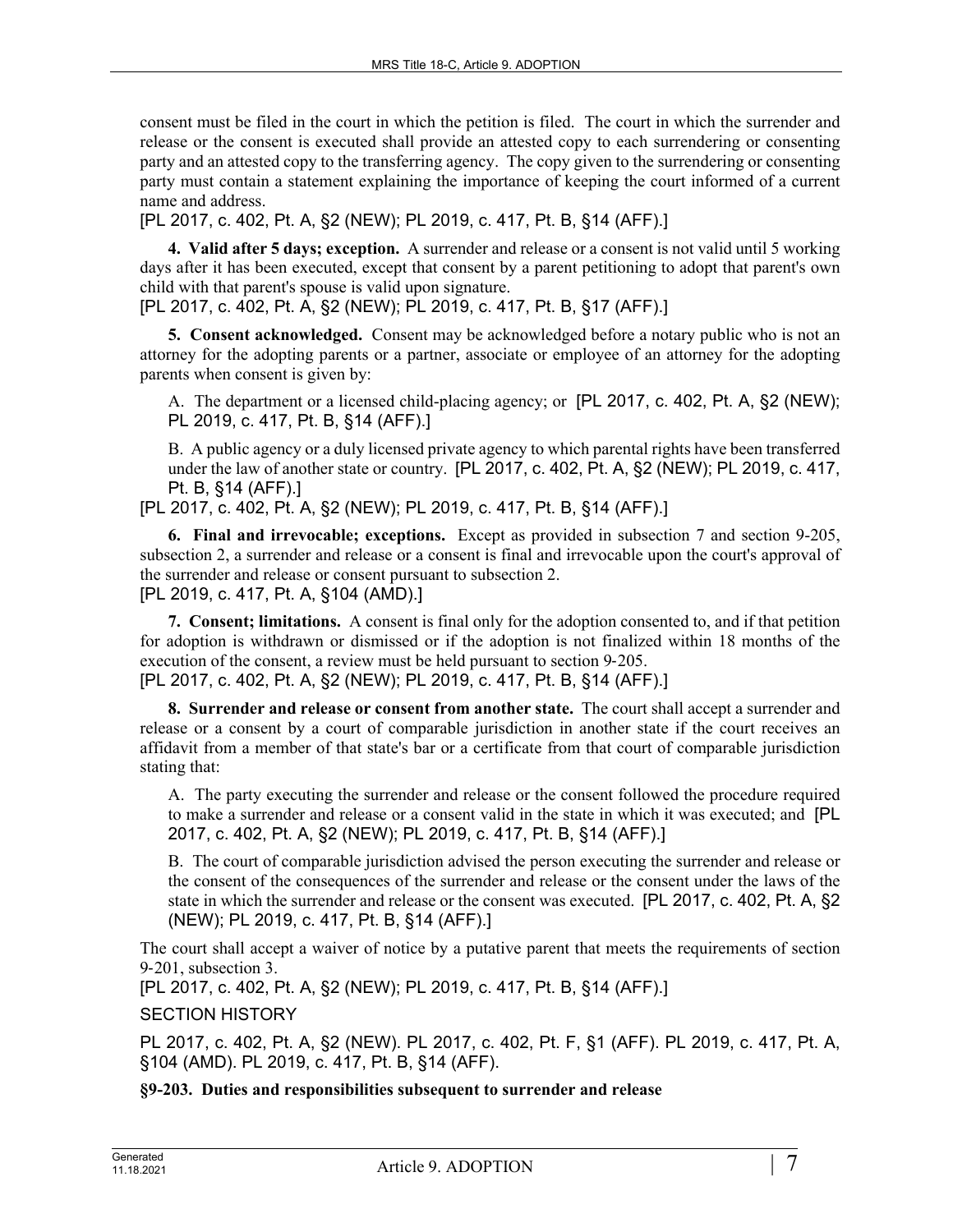Without notice to the parent or parents, the surrender and release authorized pursuant to section 9‑202 may be transferred together with all rights under section 9‑202 from the transferee agency to the department or from the department as original transferee to any licensed child-placing agency. If the licensed child-placing agency or the department is unable to find a suitable adoptive home for a child surrendered and released by a parent or parents, the licensed child-placing agency or the department to whom custody and control of that child have been surrendered and released or transferred shall request a review pursuant to section 9‑205. [PL 2017, c. 402, Pt. A, §2 (NEW); PL 2019, c. 417, Pt. B, §14 (AFF).]

## SECTION HISTORY

PL 2017, c. 402, Pt. A, §2 (NEW). PL 2017, c. 402, Pt. F, §1 (AFF). PL 2019, c. 417, Pt. B, §14 (AFF).

## **§9-204. Termination of parental rights**

**1. Petition for termination; adoption petition brought solely by parent.** A petition for termination of parental rights may be brought in the court in which a petition for adoption is properly filed as part of that petition for adoption. A petition for termination of parental rights may not be included as part of a petition for adoption brought solely by another parent of the child unless the adoption is sought to confirm the parentage status of the petitioning parent.

[PL 2017, c. 402, Pt. A, §2 (NEW); PL 2019, c. 417, Pt. B, §14 (AFF).]

**2. Title 22, chapter 1071, subchapter 6 applies.** Except as otherwise provided by this section, a termination of parental rights petition is subject to the provisions of Title 22, chapter 1071, subchapter 6.

[PL 2017, c. 402, Pt. A, §2 (NEW); PL 2019, c. 417, Pt. B, §14 (AFF).]

**3. Grounds for termination.** The court may order termination of parental rights if:

A. The parent consents to the termination after a judge has fully explained the effects of a termination order and the consent is written and voluntarily and knowingly executed in court before a judge; or [PL 2019, c. 664, Pt. B, §1 (AMD).]

B. The court finds, based on clear and convincing evidence, that:

- (1) Termination is in the best interest of the child; and
- (2) Either:

(a) The parent is unwilling or unable to protect the child from jeopardy, as defined by Title 22, section 4002, subsection 6, and these circumstances are unlikely to change within a time that is reasonably calculated to meet the child's needs;

(b) The parent has been unwilling or unable to take responsibility for the child within a time that is reasonably calculated to meet the child's needs; or

(c) The parent has abandoned the child, as described in Title 22, section 4002, subsection 1‑A. [PL 2019, c. 664, Pt. B, §1 (AMD).]

[PL 2019, c. 664, Pt. B, §1 (AMD).]

**3-A. Required findings.** The court shall make specific written findings addressing the standards in subsection 3, paragraph B and the court shall consider the following:

A. With respect to subsection 3, paragraph B, subparagraph (1), the background and qualities of a prospective adoptive parent who is not already the parent of the child; and [PL 2019, c. 664, Pt. B, §2 (NEW).]

B. With respect to subsection 3, paragraph B, subparagraph (2), the extent to which the parent who is the subject of the petition had opportunities to rehabilitate and to reunify with the child or to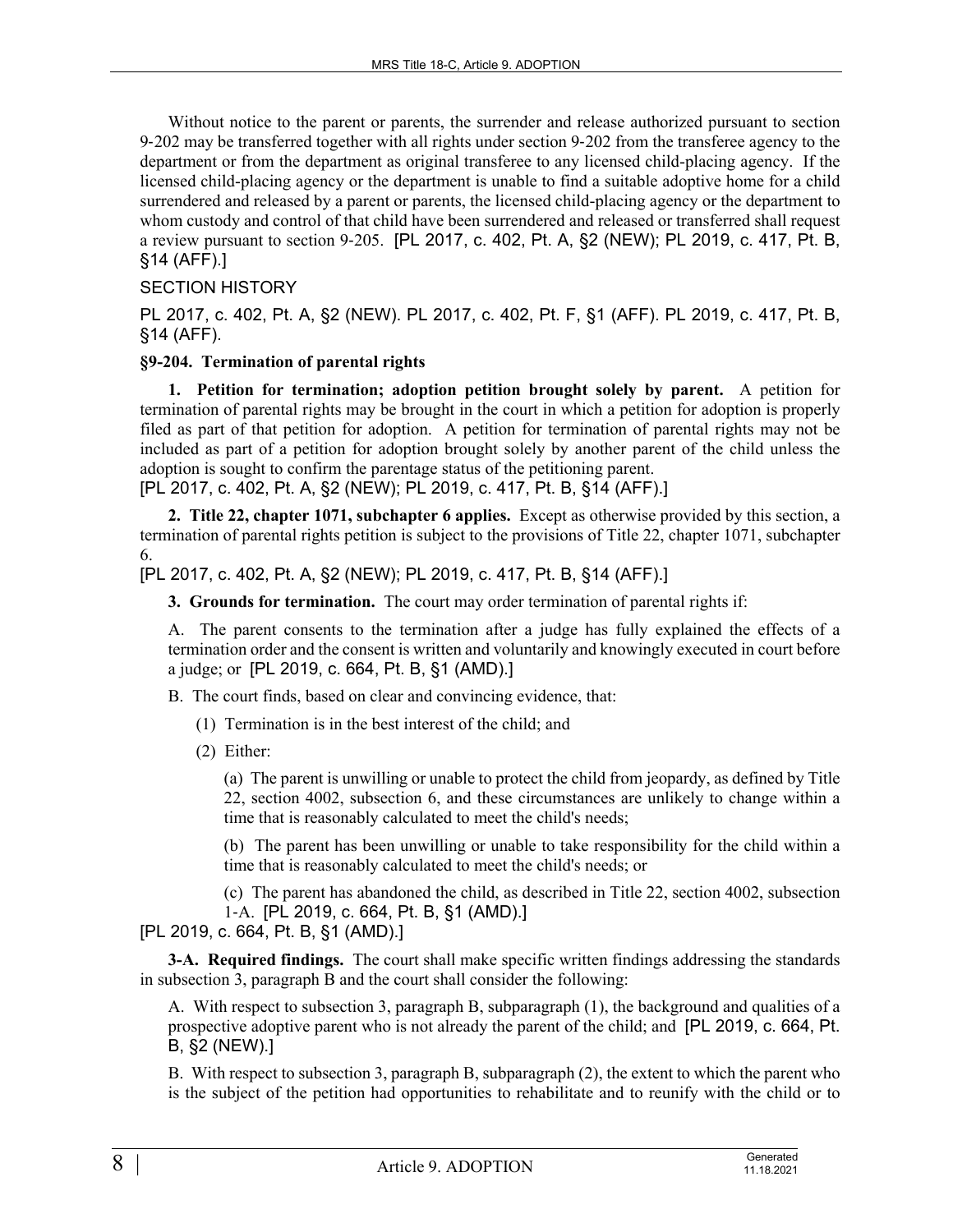maintain a relationship with the child, including actions by the child's other parent to foster or to interfere with a relationship between the parent and the child or services provided by public or nonprofit entities. [PL 2019, c. 664, Pt. B, §2 (NEW).]

[PL 2019, c. 664, Pt. B, §2 (NEW).]

**4. Guardian ad litem for child.** The court may appoint a guardian ad litem for a child who is the subject of a petition for termination of parental rights under subsection 1. The appointment must be made as soon as possible after the petition for termination of parental rights is initiated.

A. The court shall pay reasonable costs and expenses for the guardian ad litem. [PL 2017, c. 402, Pt. A, §2 (NEW); PL 2019, c. 417, Pt. B, §14 (AFF).]

B. In general, the guardian ad litem shall act in pursuit of the best interest of the child. The guardian ad litem must be given access to all reports and records relevant to the case and investigate to ascertain the facts. The investigation must include, when possible and appropriate:

(1) Reviewing records of psychiatric, psychological or physical examinations of the child, parents or other persons having or seeking care or custody of the child;

(2) Review of relevant school records and other pertinent materials;

(3) Interviewing the child with or without other persons present; and

(4) Interviews with parents, guardians, teachers and other persons who have been involved in caring for or treating the child. [PL 2017, c. 402, Pt. A, §2 (NEW); PL 2019, c. 417, Pt. B, §14 (AFF).]

The guardian ad litem may subpoena, examine and cross-examine witnesses and shall make recommendations to the court.

[PL 2017, c. 402, Pt. A, §2 (NEW); PL 2019, c. 417, Pt. B, §14 (AFF).]

### SECTION HISTORY

PL 2017, c. 402, Pt. A, §2 (NEW). PL 2017, c. 402, Pt. F, §1 (AFF). PL 2019, c. 417, Pt. A, §105 (AMD). PL 2019, c. 417, Pt. B, §14 (AFF). PL 2019, c. 664, Pt. B, §§1, 2 (AMD).

## **§9-205. Review**

**1. Judicial review required; 18 months.** The court shall conduct a judicial review if:

A. A child is not adopted within 18 months of the execution of a surrender and release; [PL 2017, c. 402, Pt. A, §2 (NEW); PL 2019, c. 417, Pt. B, §14 (AFF).]

B. The adoption is not finalized within 18 months of the consent to an adoption by a parent or parents; or [PL 2017, c. 402, Pt. A, §2 (NEW); PL 2019, c. 417, Pt. B, §14 (AFF).]

C. A petition for adoption is not finalized within 18 months. [PL 2017, c. 402, Pt. A, §2 (NEW); PL 2019, c. 417, Pt. B, §14 (AFF).]

[PL 2017, c. 402, Pt. A, §2 (NEW); PL 2019, c. 417, Pt. B, §14 (AFF).]

**2. Determination whether adoption viable plan; review; plan; District Court.** If, after judicial review under subsection 1, the court determines that adoption is still a viable plan for the child, the court shall schedule another judicial review within 2 years. If the court determines that adoption is no longer a viable plan, the court shall attempt to notify the parents, who must be given an opportunity to present an acceptable plan for the child. If either or both parents are able and willing to assume physical custody of the child, the court shall declare the surrender and release or the consent void.

If the parents are not notified or are unable or unwilling to assume physical custody of the child or if the court determines that placement of the child with the parents would constitute jeopardy as defined by Title 22, section 4002, subsection 6, the case must be transferred to the District Court for a hearing pursuant to Title 22, section 4038‑A.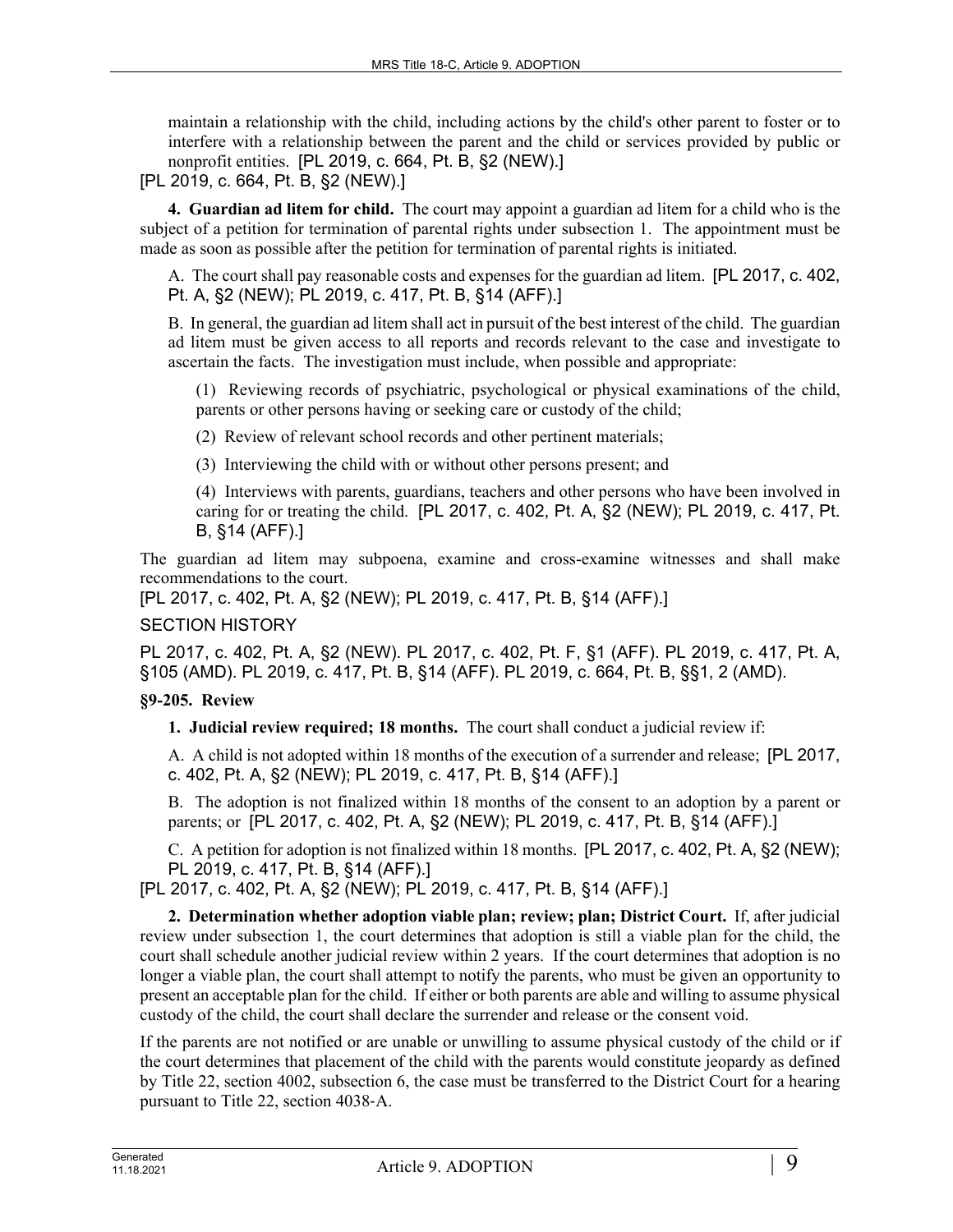[PL 2017, c. 402, Pt. A, §2 (NEW); PL 2019, c. 417, Pt. B, §14 (AFF).]

SECTION HISTORY

PL 2017, c. 402, Pt. A, §2 (NEW). PL 2017, c. 402, Pt. F, §1 (AFF). PL 2019, c. 417, Pt. B, §14 (AFF).

### **PART 3**

### **ADOPTION PROCEDURES**

#### **§9-301. Petition for adoption and change of name; filing fee**

Spouses or unmarried persons jointly or an unmarried person, whether resident or nonresident of the State, may petition the court to adopt a person, regardless of age, and to change that person's name. The fee for filing the petition is \$65 plus: [PL 2017, c. 402, Pt. A, §2 (NEW); PL 2019, c. 417, Pt. B, §14 (AFF).]

**1. National criminal history record check fee.** The fee for a national criminal history record check for noncriminal justice purposes set by the Federal Bureau of Investigation for each prospective adoptive parent who is not a parent of the child; and

[PL 2017, c. 402, Pt. A, §2 (NEW); PL 2019, c. 417, Pt. B, §14 (AFF).]

**2. State criminal history record check fee.** The fee for a state criminal history record check for noncriminal justice purposes established pursuant to Title 25, section 1541, subsection 6 for each prospective adoptive parent who is not a parent of the child.

[PL 2017, c. 402, Pt. A, §2 (NEW); PL 2019, c. 417, Pt. B, §14 (AFF).]

SECTION HISTORY

PL 2017, c. 402, Pt. A, §2 (NEW). PL 2017, c. 402, Pt. F, §1 (AFF). PL 2019, c. 417, Pt. B, §14 (AFF).

## **§9-302. Consent for adoption**

**1. Written consent.** Before an adoption is granted, written consent to the adoption must be given by:

A. The adoptee, if the adoptee is 12 years of age or older; [PL 2019, c. 664, Pt. A, §1 (AMD).]

B. Each of the adoptee's living parents, except as provided in subsection 2; [PL 2017, c. 402, Pt. A, §2 (NEW); PL 2019, c. 417, Pt. B, §14 (AFF).]

C. A person or agency having legal custody or guardianship of the adoptee if the adoptee is a child or to whom the child has been surrendered and released, except that the person's or agency's lack of consent, if adjudged unreasonable by a court, may be overruled by the court. In order for the court to find that the person or agency acted unreasonably in withholding consent, the petitioner must prove, by a preponderance of the evidence, that the person or agency acted unreasonably. The court shall determine whether the person or agency acted unreasonably in withholding consent prior to any hearing on whether to grant the adoption. The court may hold a pretrial conference to determine who will proceed. The court may determine that even though the burden of proof remains on the petitioner, the person or agency should present its reasons for withholding consent and the facts supporting the decision before the petitioner presents its evidence. The court shall consider the following:

(1) Whether the person or agency determined the needs and interests of the child;

(2) Whether the person or agency determined the ability of the petitioner and other prospective families to meet the child's needs;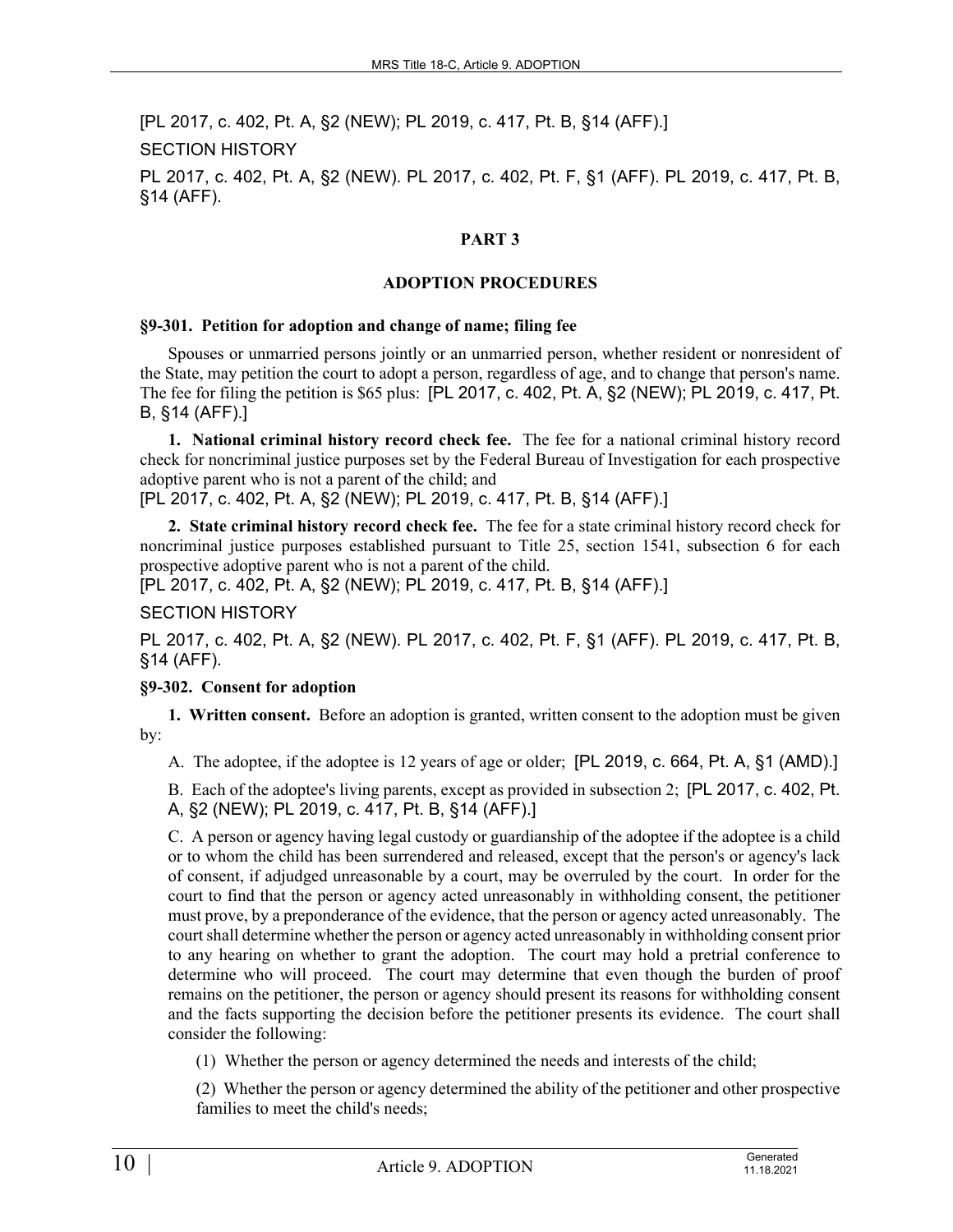(3) Whether the person or agency made the decision consistent with the facts;

(4) Whether the harm of removing the child from the child's current placement outweighs any inadequacies of that placement;

(4-A) Whether an agency withholding consent to the petitioner consented to the adoption of the child by a person who is a preadoptive parent as defined in Title 22, section 4002, subsection 9‑A or who was identified as an appropriate permanency placement in a court-approved permanency plan pursuant to Title 22, section 4038‑B; and

(5) All other factors that have a bearing on a determination of the reasonableness of the person's or agency's decision in withholding consent; and [PL 2019, c. 664, Pt. A, §1 (AMD).]

D. A guardian appointed by the court, if the adoptee is a child, when the child has no living parent, guardian or legal custodian who may consent. [PL 2017, c. 402, Pt. A, §2 (NEW); PL 2019, c. 417, Pt. B, §14 (AFF).]

A petition for adoption must be pending before a consent is executed. [PL 2019, c. 664, Pt. A, §1 (AMD).]

**2. Consent not required.** Consent to adoption is not required of:

A. A putative parent if the putative parent:

- (1) Received notice and failed to respond to the notice within the prescribed time period;
- (2) Waived the right to notice under section 9‑201, subsection 3;

(3) Does not establish parentage of the child under section 9‑201, subsection 9; or

(4) Holds no parental rights regarding the adoptee under the laws of the foreign country in which the adoptee was born; [PL 2017, c. 402, Pt. A, §2 (NEW); PL 2019, c. 417, Pt. B, §14 (AFF).]

B. A parent whose parental rights have been terminated under Title 22, chapter 1071, subchapter 6; [PL 2017, c. 402, Pt. A, §2 (NEW); PL 2019, c. 417, Pt. B, §14 (AFF).]

C. A parent who has executed a surrender and release pursuant to section 9‑202; [PL 2017, c. 402, Pt. A, §2 (NEW); PL 2019, c. 417, Pt. B, §14 (AFF).]

D. A parent whose parental rights have been voluntarily or judicially terminated and transferred to a public agency or a duly licensed private agency pursuant to the laws of another state or country; or [PL 2017, c. 402, Pt. A, §2 (NEW); PL 2019, c. 417, Pt. B, §14 (AFF).]

E. A parent of an adoptee who is 18 years of age or older. [PL 2017, c. 402, Pt. A, §2 (NEW); PL 2019, c. 417, Pt. B, §14 (AFF).]

[PL 2017, c. 402, Pt. A, §2 (NEW); PL 2019, c. 417, Pt. B, §14 (AFF).]

## **3. Consent by department; notice.**

[PL 2019, c. 664, Pt. A, §1 (RP).]

**4. Consent by department; notice.** This subsection applies when the department consents to the adoption of a child in its custody.

A. When the department consents to the adoption of a child in its custody, the department shall immediately notify:

- (1) The District Court in which the action under Title 22, chapter 1071 is pending; and
- (2) The guardian ad litem for the child. [PL 2019, c. 664, Pt. A, §1 (NEW).]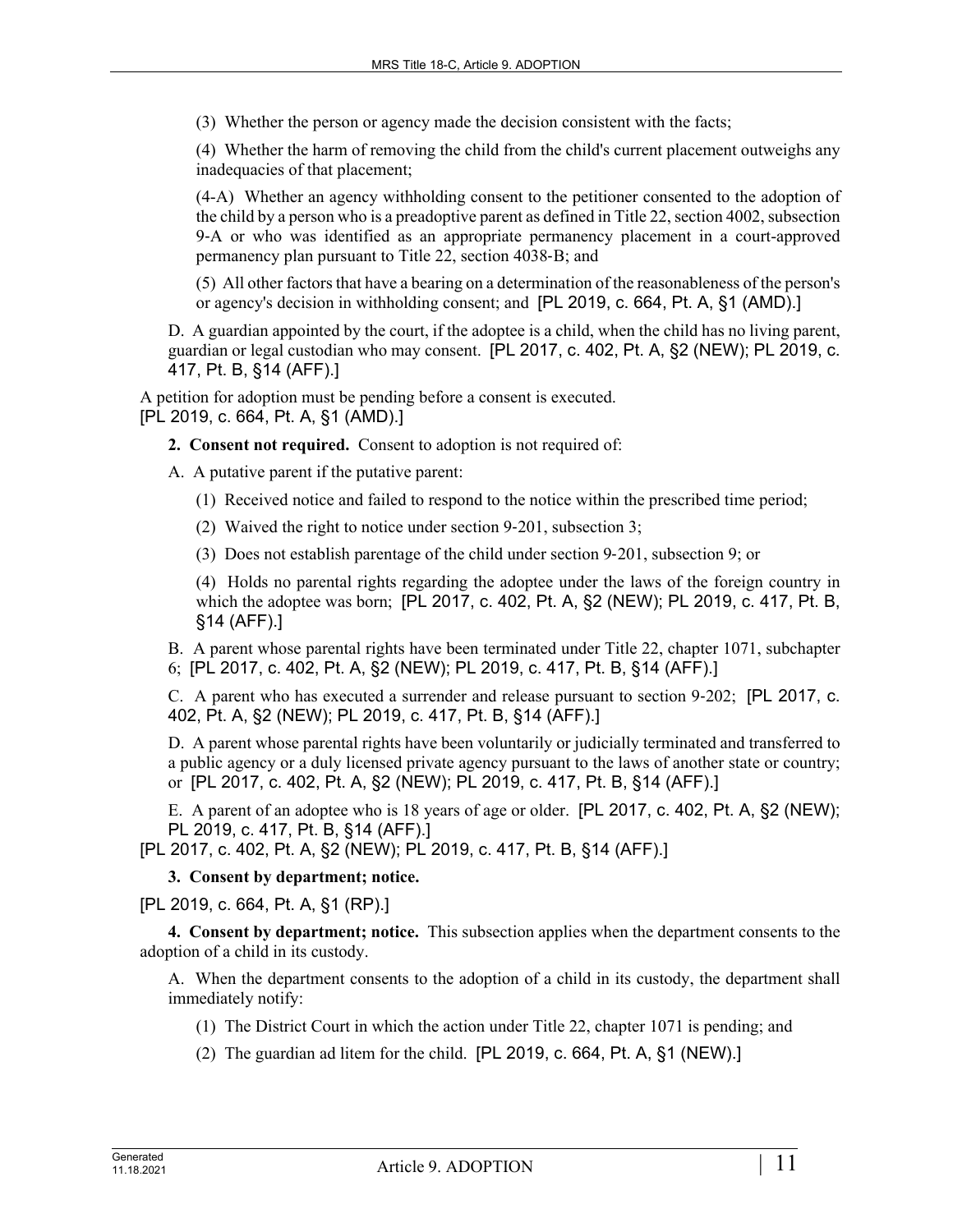B. The department may consent to more than one person petitioning to adopt a child in its custody. In such cases, the court may request that the department provide information and a recommendation regarding petitioners. [PL 2019, c. 664, Pt. A, §1 (NEW).]

[PL 2019, c. 664, Pt. A, §1 (NEW).]

SECTION HISTORY

PL 2017, c. 402, Pt. A, §2 (NEW). PL 2017, c. 402, Pt. F, §1 (AFF). PL 2019, c. 417, Pt. B, §14 (AFF). PL 2019, c. 664, Pt. A, §1 (AMD).

## **§9-303. Petition**

**1. Sworn; contents.** A petition for adoption must be sworn to by the petitioner and must include:

A. The full name, age and place of residence of the petitioner and, if married, the place and date of marriage; [PL 2017, c. 402, Pt. A, §2 (NEW); PL 2019, c. 417, Pt. B, §14 (AFF).]

B. The date and place of birth of the adoptee, if known; [PL 2017, c. 402, Pt. A, §2 (NEW); PL 2019, c. 417, Pt. B, §14 (AFF).]

C. The birth name of the adoptee, any other names by which the adoptee has been known and the adoptee's proposed new name, if any; [PL 2017, c. 402, Pt. A, §2 (NEW); PL 2019, c. 417, Pt. B, §14 (AFF).]

D. The residence of the adoptee at the time of the filing of the petition; [PL 2017, c. 402, Pt. A, §2 (NEW); PL 2019, c. 417, Pt. B, §14 (AFF).]

E. A statement of the petitioner's intention to establish a parent-child relationship between the petitioner and the adoptee and a statement that the petitioner is a fit and proper person able to care and provide for the adoptee's welfare; [PL 2017, c. 402, Pt. A, §2 (NEW); PL 2019, c. 417, Pt. B, §14 (AFF).]

F. The names and addresses of all persons or agencies known to the petitioner that affect the custody of, visitation with or access to the adoptee; [PL 2017, c. 402, Pt. A, §2 (NEW); PL 2019, c. 417, Pt. B, §14 (AFF).]

G. The relationship, if any, of the petitioner to the adoptee; [PL 2017, c. 402, Pt. A, §2 (NEW); PL 2019, c. 417, Pt. B, §14 (AFF).]

H. The names and addresses of the department and the licensed child-placing agency, if any; [PL 2017, c. 402, Pt. A, §2 (NEW); PL 2019, c. 417, Pt. B, §14 (AFF).]

I. The names and addresses of all persons known to the petitioner at the time of filing from whom consent to the adoption is required; and [PL 2017, c. 402, Pt. A, §2 (NEW); PL 2019, c. 417, Pt. B, §14 (AFF).]

J. If the petition is for the adoption of a minor child, a statement that the petitioner acknowledges that after the adoption is finalized, the transfer of the long-term care and custody of the adoptee without a court order is prohibited under Title 17–A, section 553, subsection 1, paragraphs C and D. [PL 2017, c. 402, Pt. A, §2 (NEW); PL 2019, c. 417, Pt. B, §14 (AFF).]

[PL 2017, c. 402, Pt. A, §2 (NEW); PL 2019, c. 417, Pt. B, §14 (AFF).]

**2. Information to be shared and updated.** A petitioner shall indicate to the court what information the petitioner is willing to share with the parents and under what circumstances and shall provide a mechanism for updating that information.

[PL 2017, c. 402, Pt. A, §2 (NEW); PL 2019, c. 417, Pt. B, §14 (AFF).]

**3. Caption.** The caption of a petition for adoption may be styled "In the Matter of the Adoption Petition of (name of adoptee)." The petitioner must also be designated in the caption. [PL 2017, c. 402, Pt. A, §2 (NEW); PL 2019, c. 417, Pt. B, §14 (AFF).]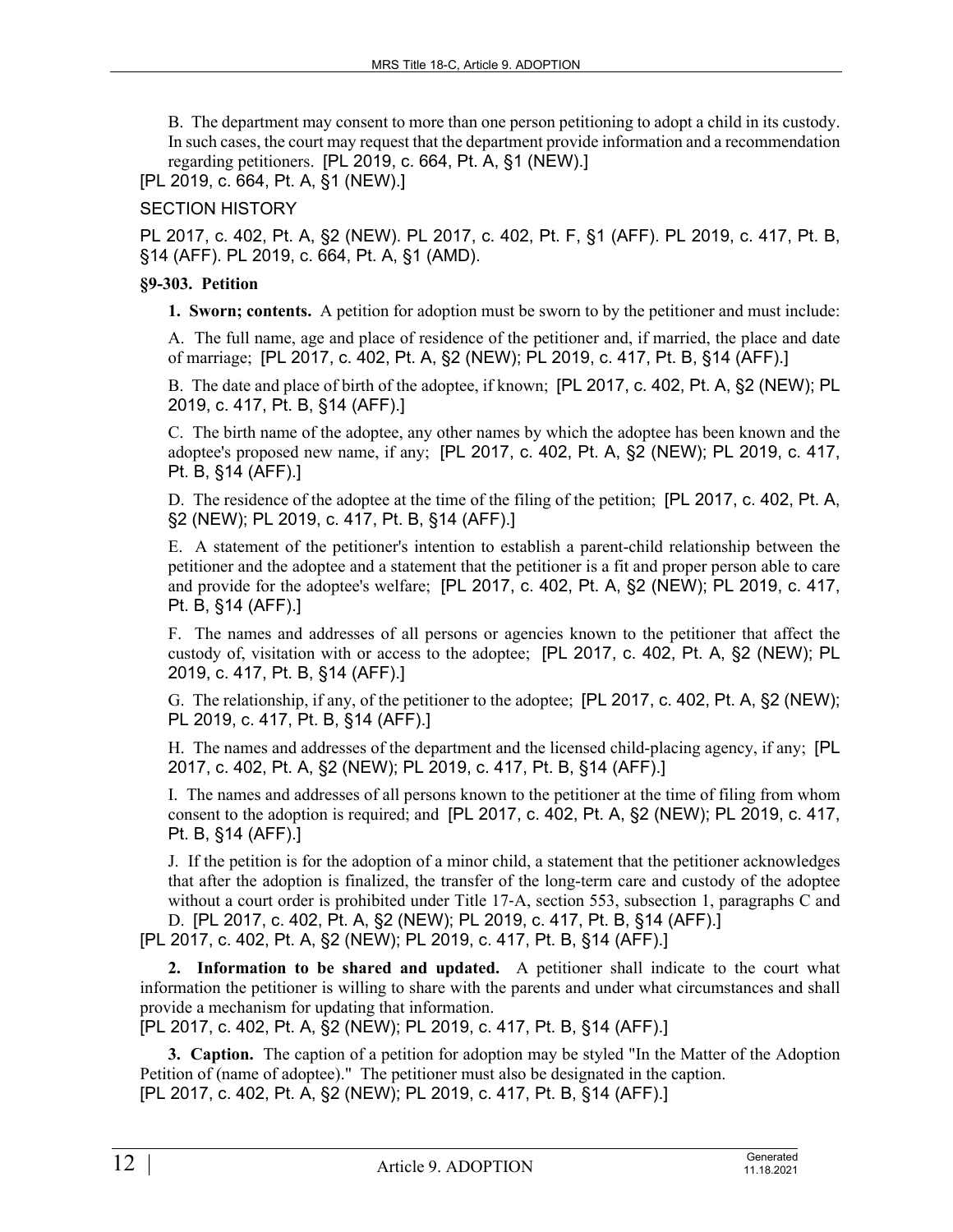## SECTION HISTORY

PL 2017, c. 402, Pt. A, §2 (NEW). PL 2017, c. 402, Pt. F, §1 (AFF). PL 2019, c. 417, Pt. B, §14 (AFF).

### **§9-304. Investigation; guardian ad litem; registry**

**1. Background check; study and report.** Upon the filing of a petition for adoption of a minor child, the court shall request a background check and shall direct the department or a licensed childplacing agency to conduct a study and make a report to the court.

A. The study must include an investigation of the conditions and antecedents of the child to determine whether the child is a proper subject for adoption and whether the proposed home is suitable for the child. The department or licensed child-placing agency shall submit the report to the court within 60 days.

(1) If the court has a report that provides sufficient, current information, the court may waive the requirement of a study and report.

(2) If the petitioner is a relative of the child or the spouse or domestic partner of the child's parent, the court may waive the requirement of a study and report. [PL 2017, c. 402, Pt. A, §2 (NEW); PL 2019, c. 417, Pt. B, §14 (AFF).]

B. The court shall request a background check for each prospective adoptive parent who is not a parent of the child. The background check must include a screening for child abuse cases in the records of the department and criminal history record information obtained from the Maine Criminal Justice Information System and the Federal Bureau of Investigation.

(1) The criminal history record information obtained from the Maine Criminal Justice Information System must include a record of public criminal history record information as defined in Title 16, section 703, subsection 8.

(2) The criminal history record information obtained from the Federal Bureau of Investigation must include other state and national criminal history record information.

(3) Each prospective parent who is not a parent of the child shall submit to having fingerprints taken. The State Police, upon receipt of the fingerprint card, may charge the court for the expenses incurred in processing state and national criminal history record checks. The State Police shall take or cause to be taken the applicant's fingerprints and shall forward the fingerprints to the State Bureau of Identification so that the bureau can conduct state and national criminal history record checks. Except for the portion of the payment, if any, that constitutes the processing fee charged by the Federal Bureau of Investigation, all money received by the State Police for purposes of this paragraph must be paid over to the Treasurer of State. The money must be applied to the expenses of administration incurred by the Department of Public Safety.

(4) The subject of a Federal Bureau of Investigation criminal history record check may obtain a copy of the criminal history record check by following the procedures outlined in 28 Code of Federal Regulations, Sections 16.32 and 16.33. The subject of a state criminal history record check may inspect and review the criminal history record information pursuant to Title 16, section 709.

(5) State and federal criminal history record information may be used by the court for the purpose of screening prospective adoptive parents in determining whether the adoption is in the best interest of the child.

(6) Information obtained pursuant to this paragraph is confidential. The results of background checks received by the court are for official use only and may not be disseminated outside the court except as required under Title 22, section 4011-A.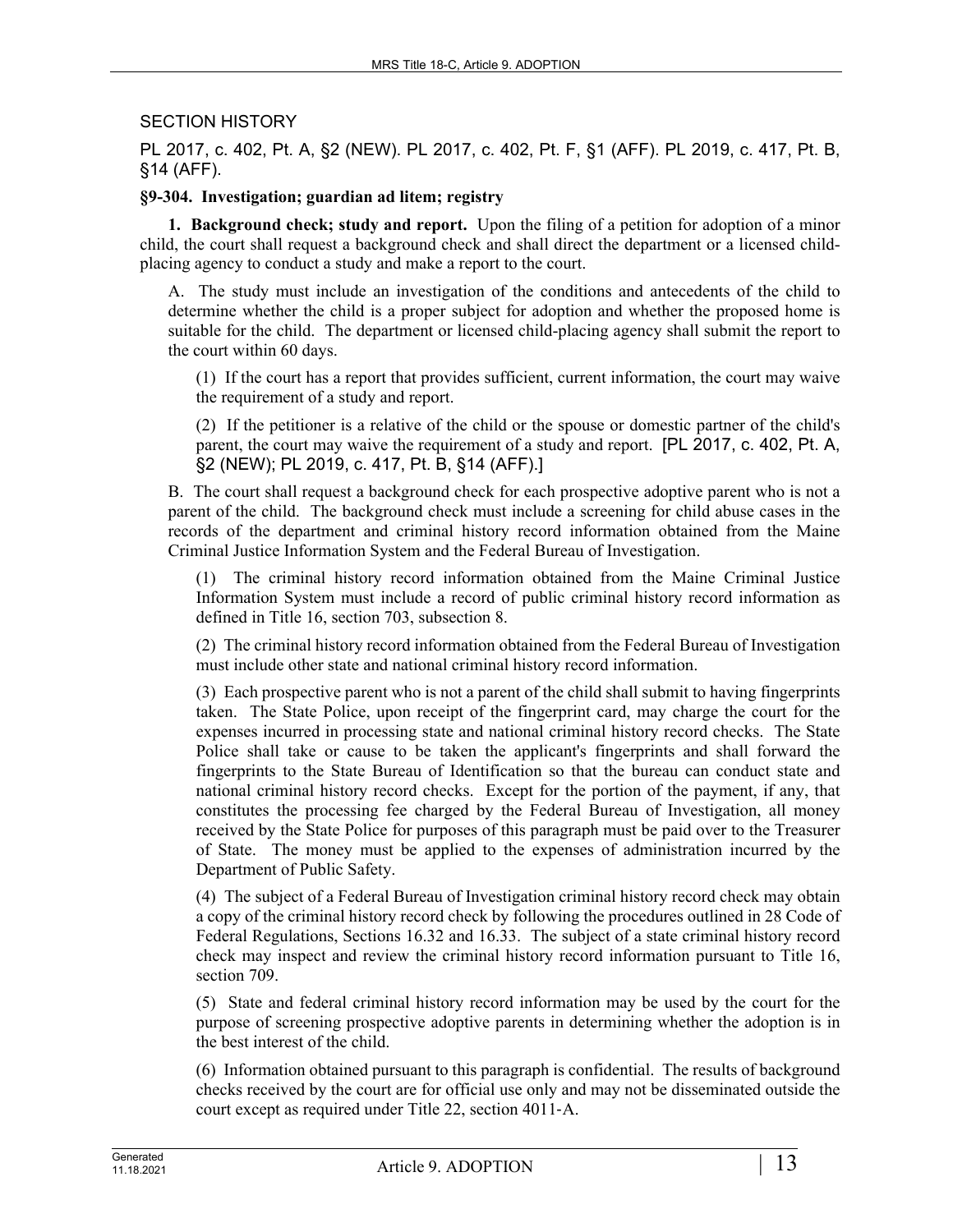(7) The expense of obtaining the information required by this paragraph is incorporated in the adoption filing fee established in section 9‑301. The court shall collect the total fee and transfer the appropriate funds to the Department of Public Safety and the department. [PL 2017, c. 402, Pt. A, §2 (NEW); PL 2019, c. 417, Pt. B, §14 (AFF).]

The court may waive the background check of a prospective adoptive parent if a previous background check was completed by a court or by the department under this subsection within a reasonable period of time and the court is satisfied that nothing new that would be included in the background check has transpired since the last background check.

This subsection does not authorize the court to request a background check for a petitioner who is also the current legal parent of the child.

[PL 2017, c. 402, Pt. A, §2 (NEW); PL 2019, c. 417, Pt. B, §17 (AFF).]

**2. Background checks by department.** The department may, pursuant to rules adopted by the department, at any time before the filing of the petition for adoption, conduct background checks for each prospective adoptive parent of a minor child in its custody.

A. The department may request a background check for each prospective adoptive parent who is not a parent of the child. The background check must include criminal history record information obtained from the Maine Criminal Justice Information System and the Federal Bureau of Investigation.

(1) The criminal history record information obtained from the Maine Criminal Justice Information System must include a record of public criminal history record information as defined in Title 16, section 703, subsection 8.

(2) The criminal history record information obtained from the Federal Bureau of Investigation must include other state and national criminal history record information.

(3) Each prospective parent who is not a parent of the child shall submit to having fingerprints taken. The State Police, upon receipt of the fingerprint card, may charge the department for the expenses incurred in processing state and national criminal history record checks. The State Police shall take or cause to be taken the applicant's fingerprints and shall forward the fingerprints to the State Bureau of Identification so that the bureau can conduct state and national criminal history record checks. Except for the portion of the payment, if any, that constitutes the processing fee charged by the Federal Bureau of Investigation, all money received by the State Police for purposes of this paragraph must be paid over to the Treasurer of State. The money must be applied to the expenses of administration incurred by the Department of Public Safety.

(4) The subject of a Federal Bureau of Investigation criminal history record check may obtain a copy of the criminal history record check by following the procedures outlined in 28 Code of Federal Regulations, Sections 16.32 and 16.33. The subject of a state criminal history record check may inspect and review the criminal history record information pursuant to Title 16, section 709.

(5) State and federal criminal history record information may be used by the department for the purpose of screening prospective adoptive parents in determining whether the adoption is in the best interest of the child.

(6) Information obtained pursuant to this paragraph is confidential. The results of background checks received by the department are for official use only and may not be disseminated outside the department except to a court considering a petition for adoption under subsection 1. [PL 2017, c. 402, Pt. A, §2 (NEW); PL 2019, c. 417, Pt. B, §14 (AFF).]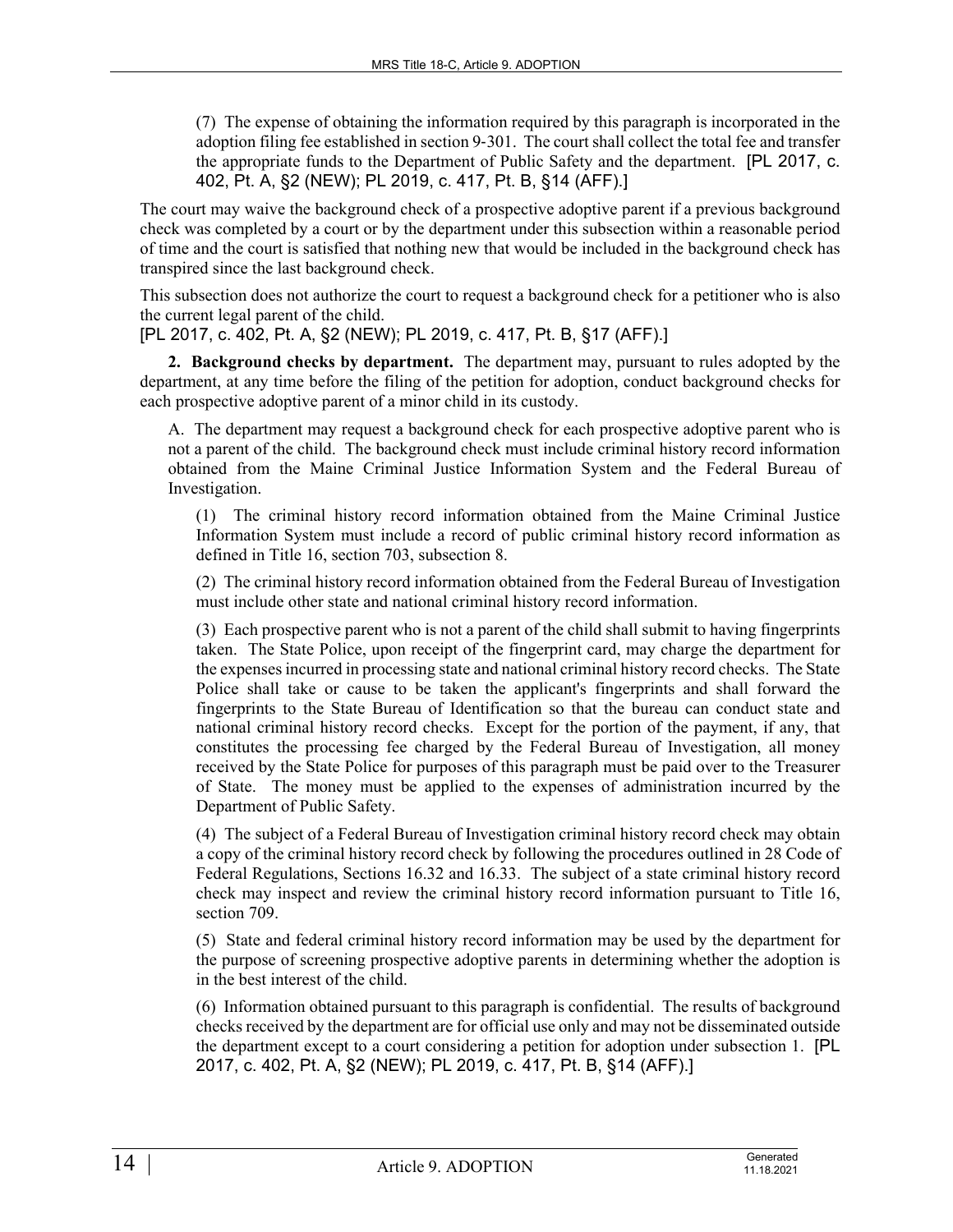B. Rules adopted by the department pursuant to this subsection are routine technical rules as defined in Title 5, chapter 375, subchapter 2‑A. [PL 2017, c. 402, Pt. A, §2 (NEW); PL 2019, c. 417, Pt. B, §14 (AFF).]

[PL 2017, c. 402, Pt. A, §2 (NEW); PL 2019, c. 417, Pt. B, §14 (AFF).]

**3. Child's background.** This subsection governs the collection and disclosure of information about the background of a child subject to a petition for adoption under subsection 1.

A. The department, the licensed child-placing agency or any other person who acts to place or assist in placing a child for adoption shall make reasonable efforts to obtain medical and genetic information about the child, the parent who gave birth to the child and a parent who was a source of the gametes used in the child's conception. Specifically, the department, the licensed childplacing agency or any other person who acts to place or assist in placing the child for adoption shall attempt to obtain from the child's parents any information concerning:

(1) A current medical, psychological and developmental history of the child, including an account of the child's prenatal care and medical condition at birth, results of newborn screening, any drug or medication taken during pregnancy by the parent who gave birth to the child, any subsequent medical, psychological or psychiatric examination and diagnosis, any physical, sexual or emotional abuse suffered by the child and a record of any immunizations and health care received since birth; and

(2) Relevant information concerning the medical, psychological and social history of a parent who was the source of the gametes used in the child's conception, including any known disease or hereditary disposition to disease, the history of use of drugs and alcohol, the health during pregnancy of the parent who gave birth to the child and the health of a parent who was the source of the gametes used in the child's conception at the time of the child's birth. [PL 2017, c. 402, Pt. A, §2 (NEW); PL 2019, c. 417, Pt. B, §14 (AFF).]

B. The department, the licensed child-placing agency or any other person who acts to place or assist in placing the child for adoption may request from donors or gestational carriers, as defined in Title 19‑A, section 1832, their medical or genetic information identical to that described in paragraph A, subparagraphs (1) and (2) and shall make reasonable efforts to obtain any medical and genetic information concerning such individuals that is in the possession of the child's parent or parents. [PL 2017, c. 402, Pt. A, §2 (NEW); PL 2019, c. 417, Pt. B, §14 (AFF).]

C. Prior to the child being placed for adoption, the department, the licensed child-placing agency or any other person who acts to place or assist in placing the child for adoption shall provide the information described in paragraph A to the prospective adoptive parents. [PL 2017, c. 402, Pt. A, §2 (NEW); PL 2019, c. 417, Pt. B, §14 (AFF).]

D. If the department, the licensed child-placing agency or any other person who acts to place or assists in placing the child for adoption has specific, articulable reasons to question the truth or accuracy of any of the information obtained, those reasons must be disclosed in writing to the prospective adoptive parents. [PL 2017, c. 402, Pt. A, §2 (NEW); PL 2019, c. 417, Pt. B, §14 (AFF).]

E. The prospective adoptive parents must be informed in writing if any of the information described in this subsection cannot be obtained, either because the records are unavailable or because the parents are unable or unwilling to consent to its disclosure or to be interviewed. [PL 2017, c. 402, Pt. A, §2 (NEW); PL 2019, c. 417, Pt. B, §14 (AFF).]

F. If after a child is placed for adoption and either before or after the adoption is final the child suffers a serious medical or mental illness for which the specific medical, psychological or social history of the child's parents, donors or gestational carriers or the child may be useful in diagnosis or treatment, the prospective adoptive or adoptive parents may request that the department, the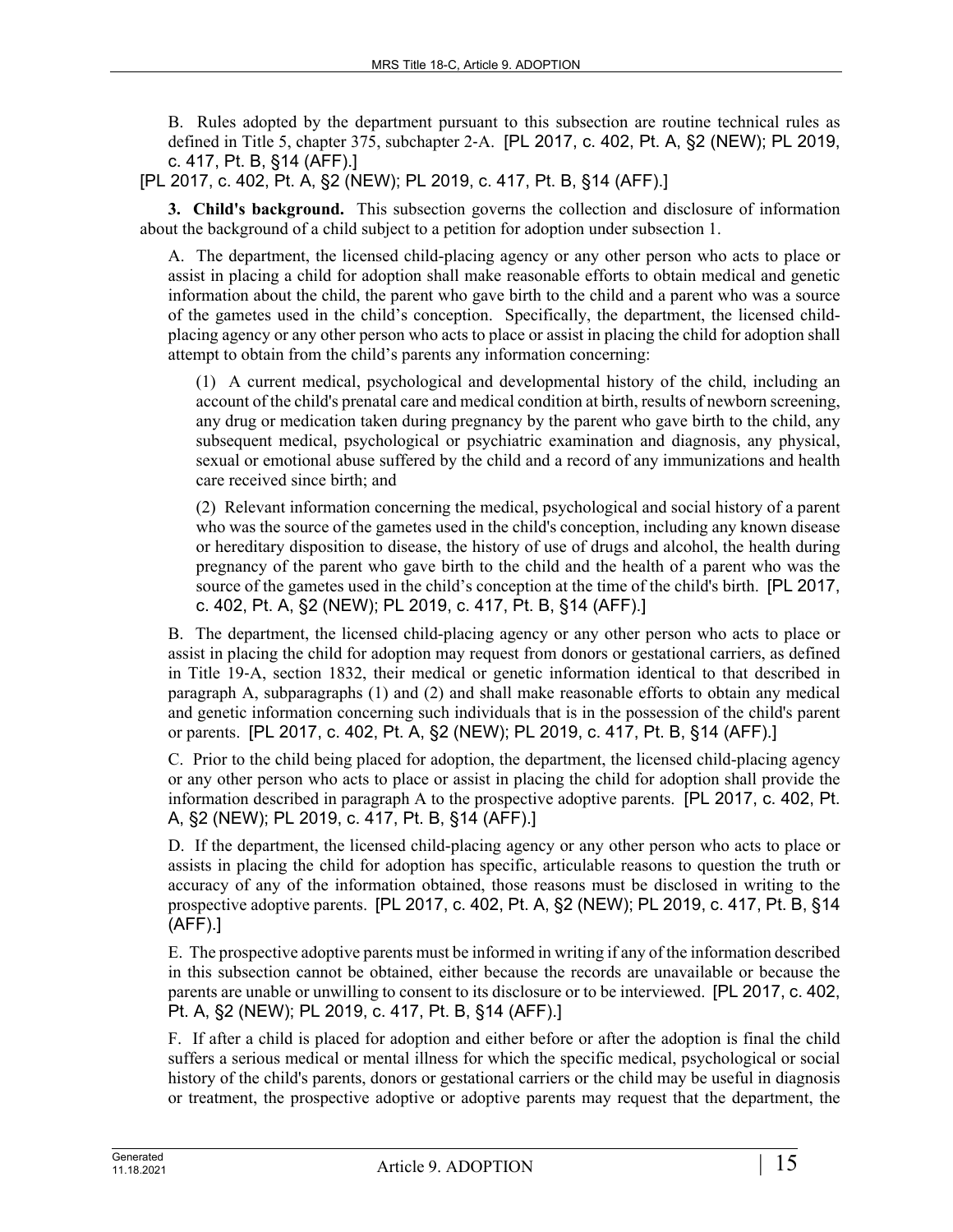licensed child-placing agency or any other person who placed or assisted to place the child attempt to obtain additional information. The department, licensed child-placing agency or other person shall attempt to obtain the information promptly and shall disclose any information collected to the prospective adoptive or adoptive parents as soon as reasonably possible. The department, licensed child-placing agency or other person may charge a fee to the prospective adoptive or adoptive parents to cover the cost of obtaining and providing the additional information. Fees collected by the department must be dedicated to defray the costs of obtaining and providing the additional information. Fees may be reduced or waived for low-income prospective adoptive or adoptive parents. [PL 2017, c. 402, Pt. A, §2 (NEW); PL 2019, c. 417, Pt. B, §14 (AFF).]

G. The department, the licensed child-placing agency or any other person who acts to place or assist in placing the child for adoption shall file the information collected with the court and, if it appears that the adoption will be granted and this information has not previously been made available to the adoptive parents pursuant to Title 22, section 4008, subsection 3, paragraph G or Title 22, section 8205, the court shall make the information available to the adoptive parents, prior to issuing the decree pursuant to subsection 8, with protection for the identity of persons other than the child. [PL 2017, c. 402, Pt. A, §2 (NEW); PL 2019, c. 417, Pt. B, §14 (AFF).]

H. If the child to be placed for adoption is from a foreign country that has jurisdiction over the child and the prospective adoptive parents are United States citizens, compliance with federal and international adoption laws is deemed to be in compliance with this subsection. [PL 2017, c. 402, Pt. A, §2 (NEW); PL 2019, c. 417, Pt. B, §14 (AFF).]

[PL 2017, c. 402, Pt. A, §2 (NEW); PL 2019, c. 417, Pt. B, §14 (AFF).]

**4. Rebuttable presumption; sexual offenses.** There is a rebuttable presumption that the petitioner would create a situation of jeopardy for the child if the adoption were granted and that the adoption is not in the best interest of the child if the court finds that the petitioner for the adoption of a minor child:

A. Has been convicted of an offense listed in Title 19‑A, section 1653, subsection 6-A, paragraph A in which the victim was a minor at the time of the offense and the petitioner was at least 5 years older than the minor at the time of the offense, except that, if the offense was gross sexual assault under Title 17‑A, section 253, subsection 1, paragraph B or C, or an offense in another jurisdiction that involves conduct that is substantially similar to that contained in Title 17‑A, section 253, subsection 1, paragraph B or C, and the minor victim submitted as a result of compulsion, the presumption applies regardless of the ages of the petitioner and the minor victim at the time of the offense; or [PL 2017, c. 402, Pt. A, §2 (NEW); PL 2019, c. 417, Pt. B, §14 (AFF).]

B. Has been adjudicated in an action under Title 22, chapter 1071 of sexually abusing a person who was a minor at the time of the abuse. [PL 2017, c. 402, Pt. A, §2 (NEW); PL 2019, c. 417, Pt. B, §14 (AFF).]

The petitioner may present evidence to rebut the presumption. [PL 2017, c. 402, Pt. A, §2 (NEW); PL 2019, c. 417, Pt. B, §14 (AFF).]

**5. Probationary period.** The court may require that a minor child subject to a petition for adoption under this section live for one year in the home of the petitioner before the petition is granted and that the child, during all or part of this probationary period, be under the supervision of the department or a licensed adoption agency.

[PL 2017, c. 402, Pt. A, §2 (NEW); PL 2019, c. 417, Pt. B, §14 (AFF).]

**6. Guardian ad litem.** The court may appoint a guardian ad litem for a minor child subject to a petition for adoption under this section at any time during the proceedings. [PL 2017, c. 402, Pt. A, §2 (NEW); PL 2019, c. 417, Pt. B, §14 (AFF).]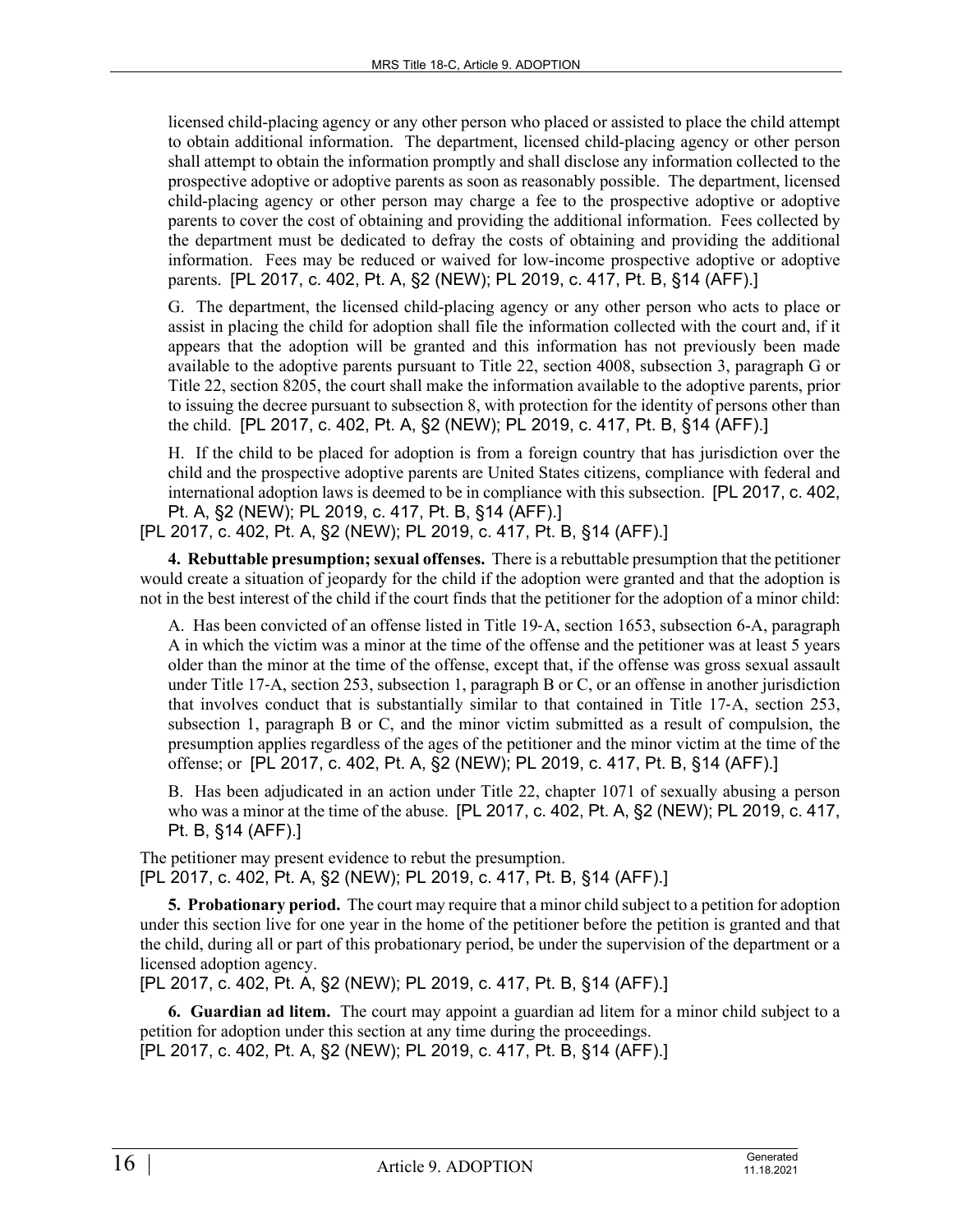**7. Adoption registry and services.** Before the adoption of a minor child is decreed, the court shall ensure that the petitioners are informed of the existence of the adoption registry and the services available under Title 22, section 2706‑A.

[PL 2017, c. 402, Pt. A, §2 (NEW); PL 2019, c. 417, Pt. B, §14 (AFF).]

**8. Declaration; name change.** If the court is satisfied with the identity and relations of the parties to a petition for adoption under this section, with the ability of the petitioner to bring up and educate the child properly, considering the condition of the child's parents, and with the fitness and propriety of the adoption, the court shall make a decree setting forth the facts and declaring that from that date the child is the child of the petitioner and that the child's name is changed, without requiring public notice of that change.

[PL 2017, c. 402, Pt. A, §2 (NEW); PL 2019, c. 417, Pt. B, §14 (AFF).]

**9. Certified copy of birth certificate; certificate of adoption.** A certified copy of the birth certificate of the child proposed for adoption must be presented with the petition for adoption if the certified copy can be obtained or made available by filing a delayed birth registration. After the adoption has been decreed, the register shall file a certificate of adoption with the State Registrar of Vital Statistics on a form prescribed and furnished by the state registrar.

[PL 2017, c. 402, Pt. A, §2 (NEW); PL 2019, c. 417, Pt. B, §14 (AFF).]

**10. Transfer of long-term care or custody without court order.** Before the adoption is decreed under subsection 8, the court shall ensure that the petitioners are informed that the transfer of the longterm care and custody of the child without a court order is prohibited under Title 17‑A, section 553, subsection 1, paragraphs C and D.

[PL 2017, c. 402, Pt. A, §2 (NEW); PL 2019, c. 417, Pt. B, §14 (AFF).]

SECTION HISTORY

PL 2017, c. 402, Pt. A, §2 (NEW). PL 2017, c. 402, Pt. F, §1 (AFF). PL 2019, c. 417, Pt. B, §14 (AFF).

## **§9-305. Evidence; procedure**

The court may proceed as follows in considering a petition for adoption. [PL 2017, c. 402, Pt. A, §2 (NEW); PL 2019, c. 417, Pt. B, §14 (AFF).]

**1. Adoptee interview.** The court may interview any adoptee, and shall interview an adoptee who is 12 years of age or older, outside the presence of the prospective adoptive parents, to determine the adoptee's attitudes and desires about the adoption and other relevant issues.

[PL 2017, c. 402, Pt. A, §2 (NEW); PL 2019, c. 417, Pt. B, §14 (AFF).]

**2. Inspection of records; disclosure.** The court may conduct an inspection in camera of records of relevant child protective proceedings and may disclose only that information necessary for the determination of any issue before the court. Any disclosure of information must be done pursuant to Title 22, section 4008, subsection 3.

[PL 2017, c. 402, Pt. A, §2 (NEW); PL 2019, c. 417, Pt. B, §14 (AFF).]

**3. Recording; expenses.** The parties may request a recording of the proceedings. The requesting party shall pay the expense of the recording.

[PL 2017, c. 402, Pt. A, §2 (NEW); PL 2019, c. 417, Pt. B, §14 (AFF).]

## SECTION HISTORY

PL 2017, c. 402, Pt. A, §2 (NEW). PL 2017, c. 402, Pt. F, §1 (AFF). PL 2019, c. 417, Pt. B, §14 (AFF).

## **§9-306. Allowable payments; expenses**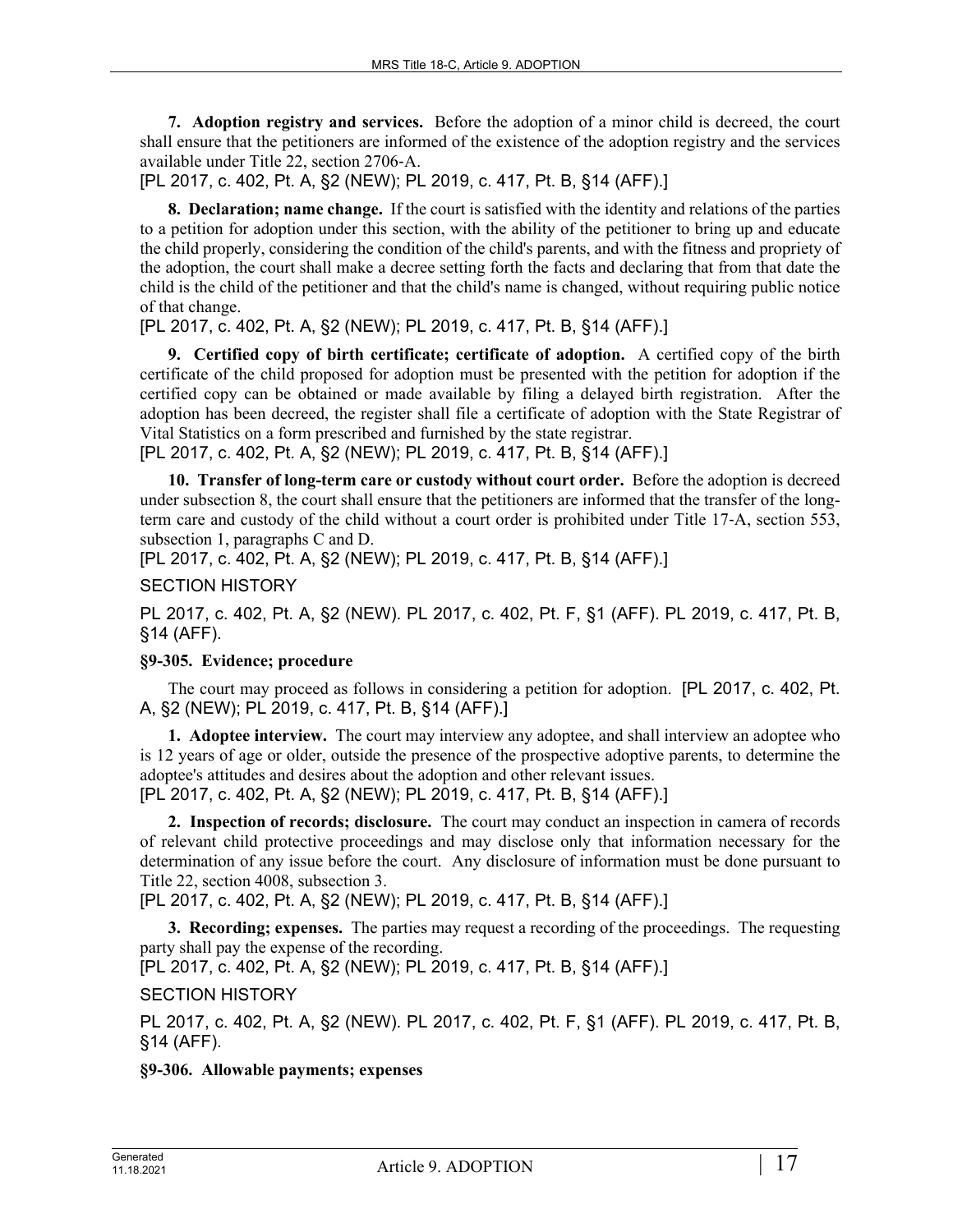**1. Allowable payments by or on behalf of petitioner.** Except when one of the petitioners is a blood relative of the adoptee or the adoptee is an adult, only the following expenses may be paid by or on behalf of a petitioner in any proceeding under this Article:

A. The actual cost of legal services related to the surrender and release or the consent and to the adoption process; [PL 2017, c. 402, Pt. A, §2 (NEW); PL 2019, c. 417, Pt. B, §14 (AFF).]

B. Prenatal and postnatal counseling expenses for the person giving birth to the child; [PL 2017, c. 402, Pt. A, §2 (NEW); PL 2019, c. 417, Pt. B, §14 (AFF).]

C. Prenatal, birthing and other related medical expenses for the person giving birth to the child; [PL 2017, c. 402, Pt. A, §2 (NEW); PL 2019, c. 417, Pt. B, §14 (AFF).]

D. Necessary transportation expenses to obtain the services listed in paragraphs A, B and C; [PL 2017, c. 402, Pt. A, §2 (NEW); PL 2019, c. 417, Pt. B, §14 (AFF).]

E. Foster care expenses for the child; [PL 2017, c. 402, Pt. A, §2 (NEW); PL 2019, c. 417, Pt. B, §14 (AFF).]

F. Necessary living expenses for the person giving birth to the child and the child; [PL 2017, c. 402, Pt. A, §2 (NEW); PL 2019, c. 417, Pt. B, §14 (AFF).]

G. For a putative parent, legal and counseling expenses related to the surrender and release, the consent and the adoption process; and [PL 2017, c. 402, Pt. A, §2 (NEW); PL 2019, c. 417, Pt. B, §14 (AFF).]

H. Fees to a licensed child-placing agency providing services in connection with the pending adoption. [PL 2017, c. 402, Pt. A, §2 (NEW); PL 2019, c. 417, Pt. B, §14 (AFF).] [PL 2017, c. 402, Pt. A, §2 (NEW); PL 2019, c. 417, Pt. B, §14 (AFF).]

**2. Full accounting of disbursements by petitioner.** Prior to the dispositional hearing pursuant to section 9‑308, the petitioner shall file a full accounting of all disbursements of anything of value made or agreed to be made by or on behalf of the petitioner in connection with the adoption. The accounting report must be signed under penalty of perjury and must be submitted to the court on or before the date the final decree is granted. The accounting report must be itemized and show the services related to the adoption or to the placement of the adoptee for adoption that were received by the adoptee's parents, by the adoptee or on behalf of the petitioner. The accounting must include the dates of each payment and the names and addresses of each attorney, physician, hospital, licensed childplacing agency or other person or organization who received funds or anything of value from the petitioner in connection with the adoption or the placement of the adoptee with the petitioner or participated in any way in the handling of the funds, either directly or indirectly. This subsection does not apply when one of the petitioners is a blood relative or the adoptee is an adult. [PL 2017, c. 402, Pt. A, §2 (NEW); PL 2019, c. 417, Pt. B, §14 (AFF).]

**3. Payments not contingent; other expenses and payments prohibited.** Payment for expenses allowable under subsection 1 may not be contingent upon any future decision a parent might make pertaining to the child. Other expenses or payments to parents are not authorized.

[PL 2017, c. 402, Pt. A, §2 (NEW); PL 2019, c. 417, Pt. B, §14 (AFF).]

SECTION HISTORY

PL 2017, c. 402, Pt. A, §2 (NEW). PL 2017, c. 402, Pt. F, §1 (AFF). PL 2019, c. 417, Pt. B, §14 (AFF).

## **§9-307. Adoption not granted**

If the court determines that it is unable to finalize an adoption to which parents have consented, the court shall notify the parents that the court has not granted the adoption and shall conduct a review pursuant to section 9‑205. [PL 2017, c. 402, Pt. A, §2 (NEW); PL 2019, c. 417, Pt. B, §14 (AFF).]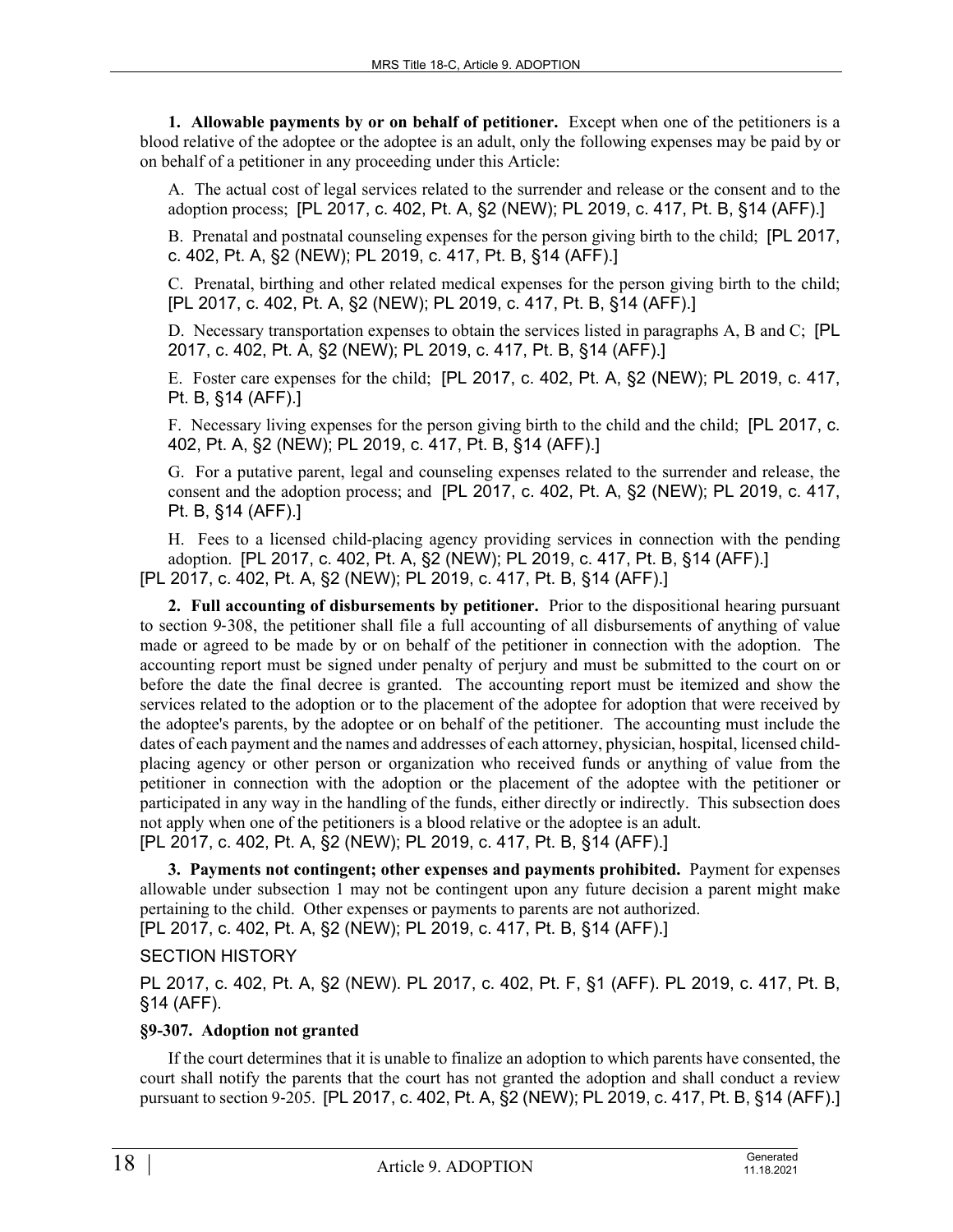### SECTION HISTORY

PL 2017, c. 402, Pt. A, §2 (NEW). PL 2017, c. 402, Pt. F, §1 (AFF). PL 2019, c. 417, Pt. B, §14 (AFF).

### **§9-308. Final decree; dispositional hearing; effect of adoption**

**1. Final decree of adoption; requirements.** The court shall grant a final decree of adoption if the petitioner who filed the petition has been heard or has waived hearing and the court is satisfied from the hearing or record that:

A. All necessary consents, relinquishments or terminations of parental rights have been duly executed and filed with the court; [PL 2017, c. 402, Pt. A, §2 (NEW); PL 2019, c. 417, Pt. B, §14 (AFF).]

B. An adoption study, when required by section 9-304, has been filed with the court; [PL 2017, c. 402, Pt. A, §2 (NEW); PL 2019, c. 417, Pt. B, §14 (AFF).]

C. A list of all disbursements as required by section 9‑306 has been filed with the court; [PL 2017, c. 402, Pt. A, §2 (NEW); PL 2019, c. 417, Pt. B, §14 (AFF).]

D. The petitioner is a suitable adopting parent and desires to establish a parent-child relationship with the adoptee; [PL 2017, c. 402, Pt. A, §2 (NEW); PL 2019, c. 417, Pt. B, §14 (AFF).]

E. The best interest of the adoptee, described in subsection 2, is served by the adoption; [RR 2019, c. 2, Pt. A, §22 (COR).]

F. The petitioner has acknowledged that the petitioner understands that the transfer of the longterm care and custody of an adoptee who is a minor child without a court order is prohibited under Title 17‑A, section 553, subsection 1, paragraphs C and D; and [PL 2017, c. 402, Pt. A, §2 (NEW); PL 2019, c. 417, Pt. B, §14 (AFF).]

G. All requirements of this Article have been met. [PL 2017, c. 402, Pt. A, §2 (NEW); PL 2019, c. 417, Pt. B, §14 (AFF).]

[RR 2019, c. 2, Pt. A, §22 (COR).]

**2. Best interest of adoptee.** In determining the best interest of an adoptee, the court shall consider and evaluate the following factors to give the adoptee a permanent home at the earliest possible date:

A. The love, affection and other emotional ties existing between the adoptee and the adopting person or persons, a parent or a putative parent; [PL 2017, c. 402, Pt. A, §2 (NEW); PL 2019, c. 417, Pt. B, §14 (AFF).]

B. The capacity and disposition of the adopting person or persons, the parent or parents or the putative parent to educate and give the adoptee love, affection and guidance and to meet the needs of the adoptee. An adoption may not be delayed or denied because the adoptive parent and the adoptee do not share the same race, color or national origin; and [PL 2017, c. 402, Pt. A, §2 (NEW); PL 2019, c. 417, Pt. B, §14 (AFF).]

C. The capacity and disposition of the adopting person or persons, the parent or parents or the putative parent to provide the adoptee with food, clothing and other material needs, education, permanence and medical care or other remedial care recognized and permitted in place of medical care under the laws of this State. [PL 2017, c. 402, Pt. A, §2 (NEW); PL 2019, c. 417, Pt. B, §14 (AFF).]

[PL 2017, c. 402, Pt. A, §2 (NEW); PL 2019, c. 417, Pt. B, §14 (AFF).]

**3. Findings; decree; confidentiality.** The court shall enter its findings in a written final decree that includes the new name of the adoptee. The final decree must further order that from the date of the decree the adoptee is the child of the petitioner and must be accorded the status set forth in section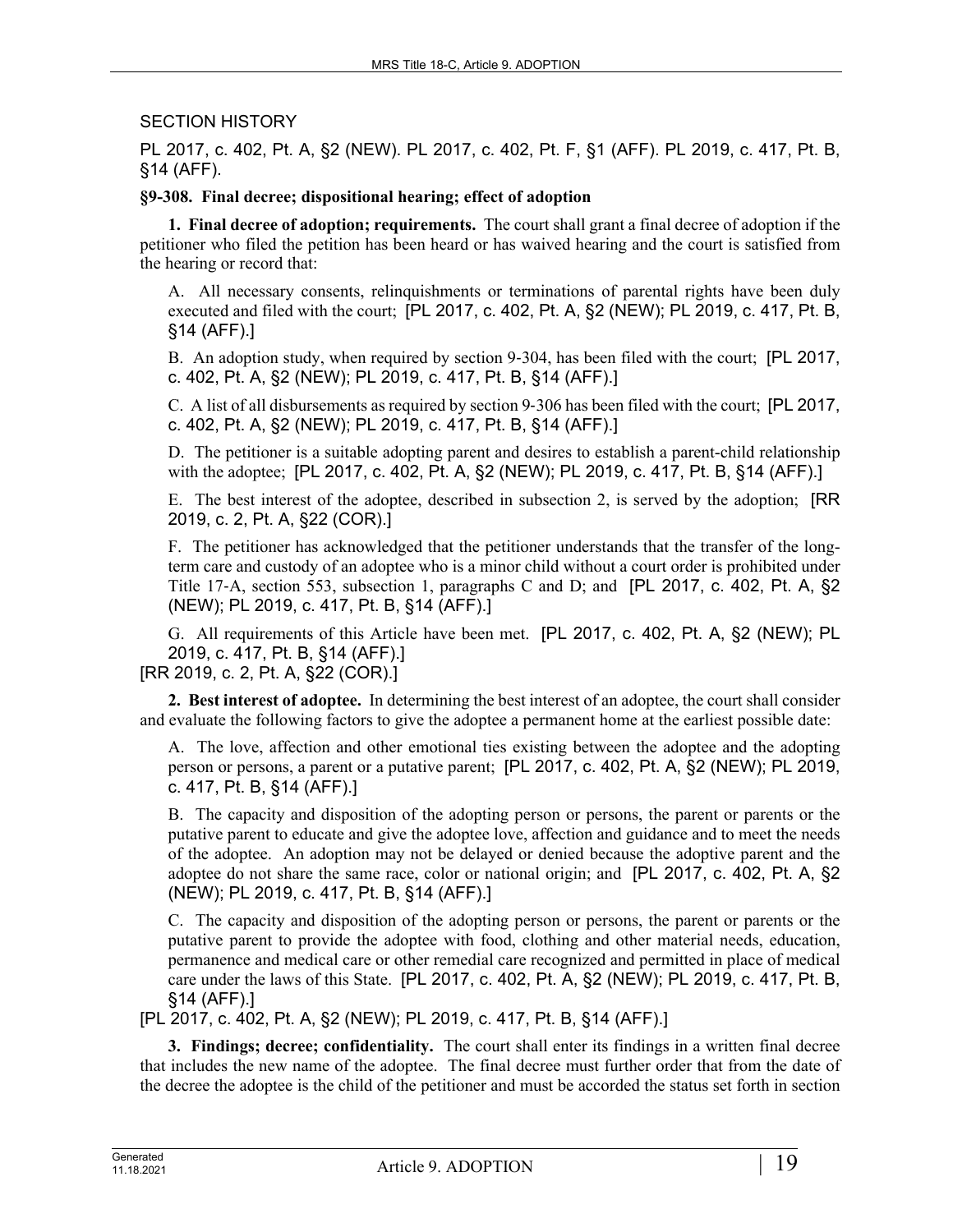9‑105. If the court determines that it is in the best interest of the adoptee, the court may require that the names of the adoptee and of the petitioner be kept confidential.

[PL 2017, c. 402, Pt. A, §2 (NEW); PL 2019, c. 417, Pt. B, §14 (AFF).]

**4. Notice to parents.** Upon completion of an adoption proceeding, the parents who consented to an adoption or who executed a surrender and release must be notified by the court of the completion by regular mail at their last known address. Notice under this subsection is not required to a parent who is also a petitioner. When the parents' rights have been terminated pursuant to Title 22, section 4055, the notice must be given to the department and the department shall notify the parents of the completion by regular mail at their last known address. Actual receipt of the notice is not a precondition of completion and does not affect the rights or responsibilities of adoptees or adoptive parents. [PL 2017, c. 402, Pt. A, §2 (NEW); PL 2019, c. 417, Pt. B, §14 (AFF).]

**5. Notice to grandparents.** The department shall notify the grandparents of a child when the child is placed for adoption if the department has received notice that the grandparents were granted reasonable rights of visitation or access under Title 19‑A, chapter 59 or Title 22, section 4005‑E. [PL 2017, c. 402, Pt. A, §2 (NEW); PL 2019, c. 417, Pt. B, §14 (AFF).]

**6. Effect of adoption.** An order granting the adoption has the following effect:

A. An order granting the adoption of the child by the petitioner divests the parent and child of all legal rights, powers, privileges, immunities, duties and obligations to each other as parent and child, except an adoptee inherits from the adoptee's former parents if provided in the adoption decree. [PL 2017, c. 402, Pt. A, §2 (NEW); PL 2019, c. 417, Pt. B, §14 (AFF).]

B. An adoption order may not disentitle a child to benefits due the child from any 3rd person, agency or state or the United States and may not affect the rights and benefits that a Native American derives from descent from a member of a federally recognized Indian tribe. [PL 2017, c. 402, Pt. A, §2 (NEW); PL 2019, c. 417, Pt. B, §14 (AFF).]

[PL 2017, c. 402, Pt. A, §2 (NEW); PL 2019, c. 417, Pt. B, §14 (AFF).]

# SECTION HISTORY

PL 2017, c. 402, Pt. A, §2 (NEW). PL 2017, c. 402, Pt. F, §1 (AFF). PL 2019, c. 417, Pt. B, §14 (AFF). RR 2019, c. 2, Pt. A, §22 (COR).

## **§9-309. Appeals**

**1. Appeal; bond not required of child or next friend.** Any party may appeal from any order entered under this Article to the Supreme Judicial Court sitting as the Law Court, as in other civil actions, but a bond to prosecute an appeal is not required of a child or next friend and costs may not be awarded against either.

[PL 2017, c. 402, Pt. A, §2 (NEW); PL 2019, c. 417, Pt. B, §14 (AFF).]

**2. Appeal expedited.** An appeal from any order under this Article must be expedited. [PL 2017, c. 402, Pt. A, §2 (NEW); PL 2019, c. 417, Pt. B, §14 (AFF).]

**3. Attorney, guardian ad litem continues.** An attorney or guardian ad litem appointed to represent a party in an adoption proceeding continues to represent the interests of that party in any appeal unless otherwise ordered by the court.

[PL 2017, c. 402, Pt. A, §2 (NEW); PL 2019, c. 417, Pt. B, §14 (AFF).]

SECTION HISTORY

PL 2017, c. 402, Pt. A, §2 (NEW). PL 2017, c. 402, Pt. F, §1 (AFF). PL 2019, c. 417, Pt. B, §14 (AFF).

# **§9-310. Records confidential**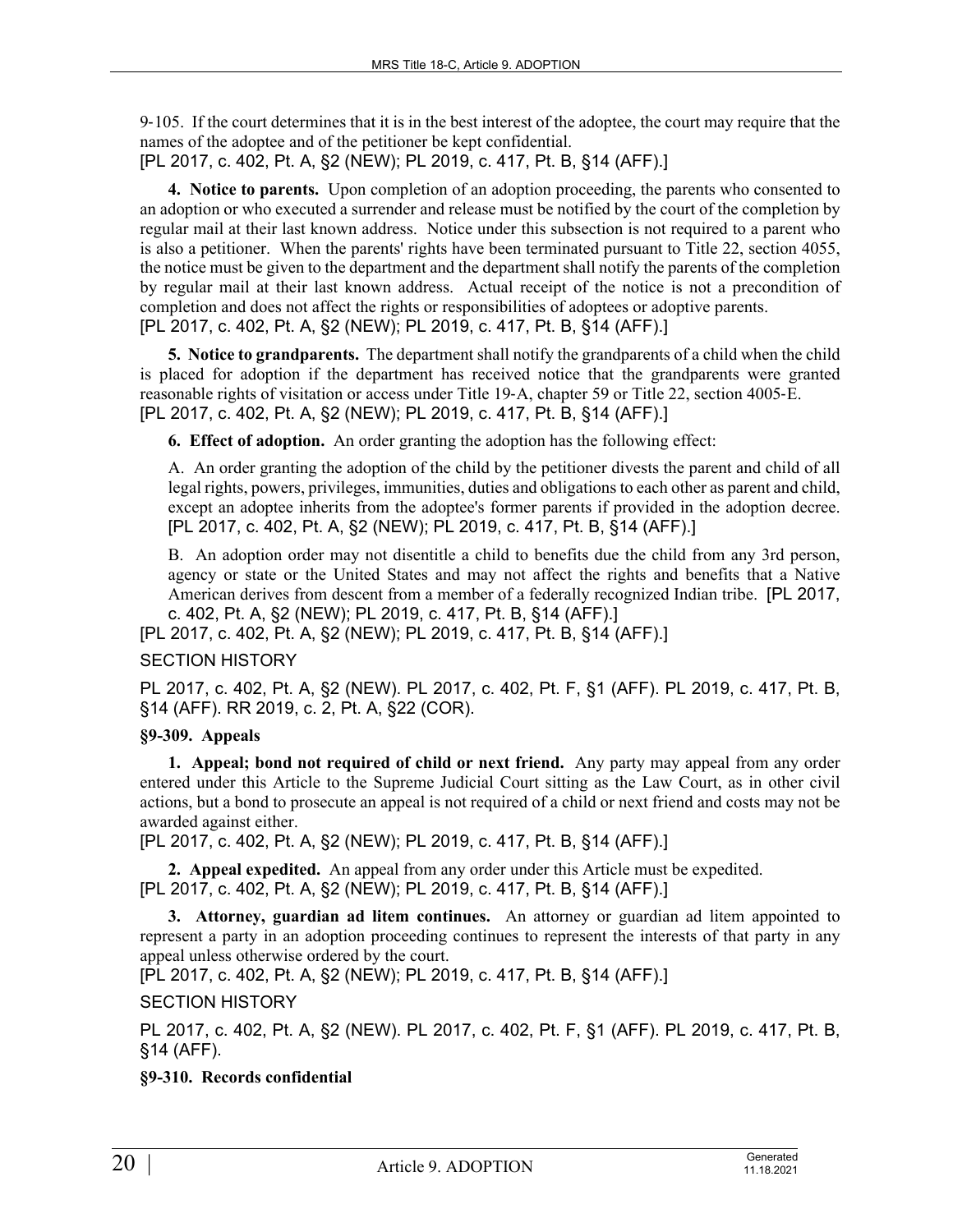Notwithstanding any other provision of law and except as provided in Title 22, section 2768, all court records relating to an adoption decreed on or after August 8, 1953 are confidential. The court shall keep records of those adoptions segregated from all other court records. If a court determines that examination of records pertaining to a particular adoption is proper, the court may authorize that examination by specified persons, authorize the register to disclose to specified persons any information contained in the records by letter, certificate or copy of the record or authorize a combination of both examination and disclosure. [PL 2017, c. 402, Pt. A, §2 (NEW); PL 2019, c. 417, Pt. B, §14 (AFF).]

Any medical or genetic information in the court records relating to an adoption must be made available to the adopted child when the adopted child attains 18 years of age and to the adopted child's descendants, adoptive parents or legal guardian on petition of the court. [PL 2017, c. 402, Pt. A, §2 (NEW); PL 2019, c. 417, Pt. B, §14 (AFF).]

### SECTION HISTORY

PL 2017, c. 402, Pt. A, §2 (NEW). PL 2017, c. 402, Pt. F, §1 (AFF). PL 2019, c. 417, Pt. B, §14 (AFF).

### **§9-311. Interstate placements**

**1. Certificate of compliance; bring child to this State.** A person or agency who intends to bring a child to this State from another state for the purpose of adoption must provide to the court the certification of compliance as required by the department pursuant to Title 22, chapter 1153 or 1154, as applicable.

[PL 2017, c. 402, Pt. A, §2 (NEW); PL 2019, c. 417, Pt. B, §14 (AFF).]

**2. Certificate of compliance; remove child from this State.** A person or agency who intends to remove a child from this State for the purpose of adoption in another state must obtain from the department certification of compliance with Title 22, chapter 1153 or 1154, as applicable, prior to the removal of the child from this State.

[PL 2017, c. 402, Pt. A, §2 (NEW); PL 2019, c. 417, Pt. B, §14 (AFF).]

**3. Department certification required.** The court may not grant a petition to adopt a child who has been brought to or will be removed from this State for the purpose of adoption without department certification of compliance with Title 22, chapter 1153 or 1154, as applicable. [PL 2017, c. 402, Pt. A, §2 (NEW); PL 2019, c. 417, Pt. B, §14 (AFF).]

**4. Civil violation.** An agency or person who fails to comply with this section commits a civil violation for which a fine of not less than \$100 and not more than \$5,000 may be adjudged. [PL 2017, c. 402, Pt. A, §2 (NEW); PL 2019, c. 417, Pt. B, §14 (AFF).]

## SECTION HISTORY

PL 2017, c. 402, Pt. A, §2 (NEW). PL 2017, c. 402, Pt. F, §1 (AFF). PL 2019, c. 417, Pt. B, §14 (AFF).

## **§9-312. Foreign adoptions**

If an adoption in a foreign country has been finalized and the adopting parents are seeking an adoption under the laws of this State to give recognition to the foreign adoption, a court may enter a decree of adoption based solely upon a judgment of adoption in a foreign country and may order a change of name if requested by the adopting parents. The fee for filing the petition is \$55. [PL 2017, c. 402, Pt. A, §2 (NEW); PL 2019, c. 417, Pt. B, §14 (AFF).]

## SECTION HISTORY

PL 2017, c. 402, Pt. A, §2 (NEW). PL 2017, c. 402, Pt. F, §1 (AFF). PL 2019, c. 417, Pt. B, §14 (AFF).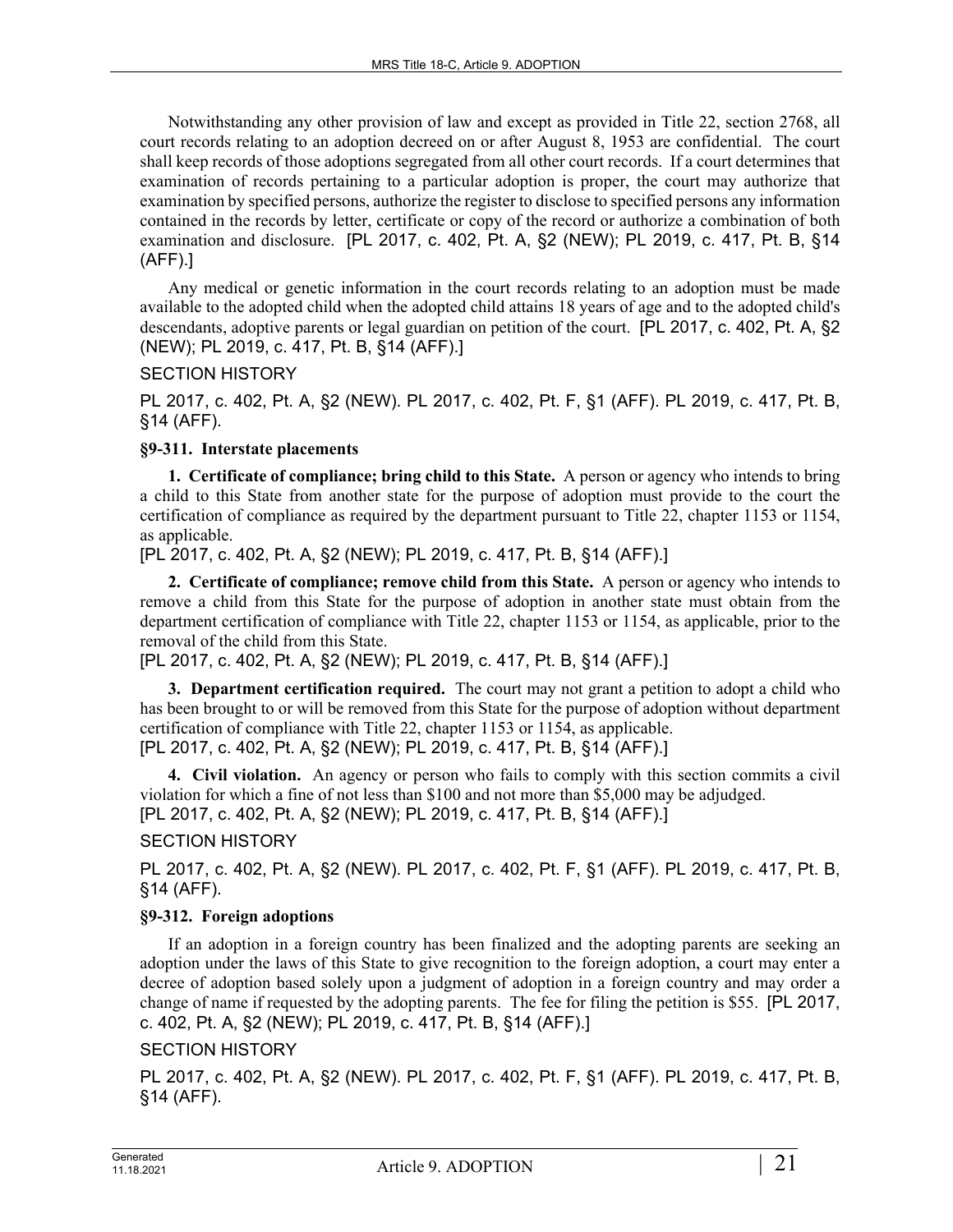#### **§9-313. Advertisement**

**1. Definitions.** As used in this section, the following terms have the following meanings.

A. "Advertise" means to communicate by any public medium that originates within this State, including by newspaper, periodical, telephone book listing, outdoor advertising sign, radio or television, or by any computerized communication system, including by e-mail, website, Internet account or any similar medium of communication provided via the Internet. [PL 2017, c. 402, Pt. A, §2 (NEW); PL 2019, c. 417, Pt. B, §14 (AFF).]

B. "Internet account" means an account created within a bounded system established by an Internet-based service that requires a user to input or store access information in an electronic device in order to view, create, use or edit the user's account information, profile, display, communications or stored data. [PL 2017, c. 402, Pt. A, §2 (NEW); PL 2019, c. 417, Pt. B, §14 (AFF).]

[PL 2017, c. 402, Pt. A, §2 (NEW); PL 2019, c. 417, Pt. B, §14 (AFF).]

**2. Advertising prohibited.** A person may not:

A. Advertise for the purpose of finding a child to adopt or to otherwise take into permanent physical custody; [PL 2017, c. 402, Pt. A, §2 (NEW); PL 2019, c. 417, Pt. B, §14 (AFF).]

B. Advertise that the person will find an adoptive home or any other permanent physical placement for a child or arrange for or assist in the adoption, adoptive placement or any other permanent physical placement of a child; [PL 2017, c. 402, Pt. A, §2 (NEW); PL 2019, c. 417, Pt. B, §14 (AFF).]

C. Advertise that the person will place a child for adoption or in any other permanent physical placement; or [PL 2017, c. 402, Pt. A, §2 (NEW); PL 2019, c. 417, Pt. B, §14 (AFF).]

D. Advertise for the purpose of finding a person to adopt or otherwise take into permanent custody a particular child. [PL 2017, c. 402, Pt. A, §2 (NEW); PL 2019, c. 417, Pt. B, §14 (AFF).] [PL 2017, c. 402, Pt. A, §2 (NEW); PL 2019, c. 417, Pt. B, §14 (AFF).]

**3. Exceptions.** This section does not prohibit:

A. The department or a child-placing agency from advertising in accordance with rules adopted by the department; or [PL 2017, c. 402, Pt. A, §2 (NEW); PL 2019, c. 417, Pt. B, §14 (AFF).]

B. An attorney licensed to practice in this State from advertising the attorney's availability to practice or provide services relating to the adoption of children. [PL 2017, c. 402, Pt. A, §2 (NEW); PL 2019, c. 417, Pt. B, §14 (AFF).]

[PL 2017, c. 402, Pt. A, §2 (NEW); PL 2019, c. 417, Pt. B, §14 (AFF).]

**4. Violation.** A person who violates subsection 2 commits a civil violation for which a fine of not more than \$5,000 may be adjudged.

[PL 2017, c. 402, Pt. A, §2 (NEW); PL 2019, c. 417, Pt. B, §14 (AFF).]

SECTION HISTORY

PL 2017, c. 402, Pt. A, §2 (NEW). PL 2017, c. 402, Pt. F, §1 (AFF). PL 2019, c. 417, Pt. B, §14 (AFF).

#### **§9-314. Immunity from liability for good faith reporting; proceedings**

A person, including an agent of the department, who participates in good faith in reporting violations of this Article or participates in a related child protection investigation or proceeding is immune from any criminal or civil liability for reporting or participating in the investigation or proceeding. For purposes of this section, "good faith" does not include instances when a false report is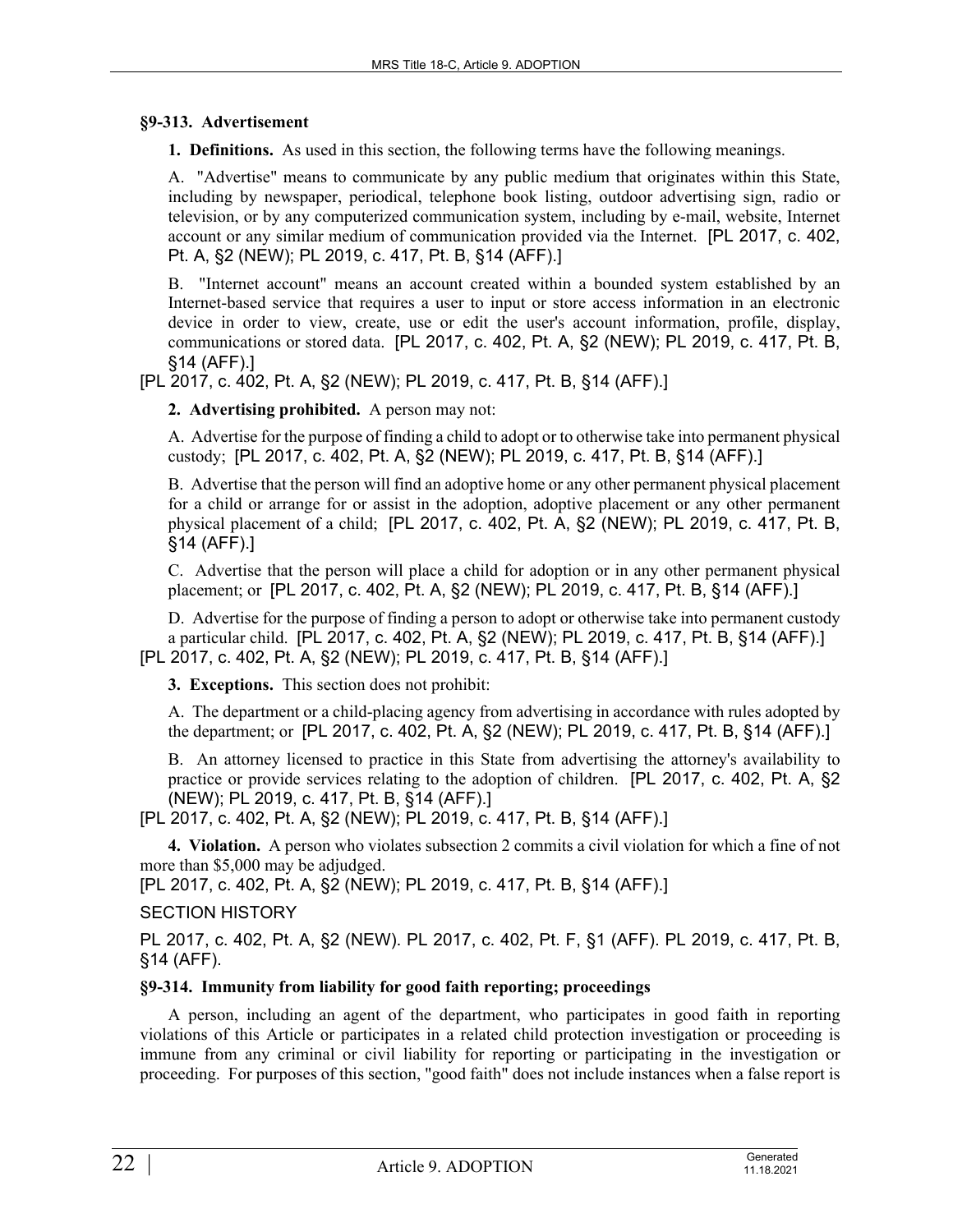made and the person knows the report is false. [PL 2017, c. 402, Pt. A, §2 (NEW); PL 2019, c. 417, Pt. B, §14 (AFF).]

## SECTION HISTORY

PL 2017, c. 402, Pt. A, §2 (NEW). PL 2017, c. 402, Pt. F, §1 (AFF). PL 2019, c. 417, Pt. B, §14 (AFF).

## **§9-315. Annulment of the adoption decree**

**1. Annulment; reasons and limitations.** A court may, on petition filed within one year of the decree of adoption and after notice and hearing, reverse and annul an adoption decree based on findings by clear and convincing evidence that the adoption was obtained as a result of fraud, duress or illegal procedures.

A. If the adoptee is a minor, the court shall appoint a guardian ad litem on behalf of the minor adoptee and shall consider the best interest of the child, taking into account the factors set forth in Title 19‑A, section 1653, subsection 3. The court shall sustain the decree unless there is clear and convincing evidence of one or more bases for annulment and that the decree is not in the best interest of the child.

The court may allocate the costs of the guardian ad litem to one or more of the parties and may appoint counsel for a minor adoptee or a party to the annulment proceedings. A minor adoptee may appear and be represented by counsel. [PL 2017, c. 402, Pt. A, §2 (NEW); PL 2019, c. 417, Pt. B, §14 (AFF).]

B. Subject to the disposition of an appeal, upon the expiration of one year after an adoption decree is issued, the decree may not be questioned by any person including the petitioner, in any manner upon any ground, including fraud, misrepresentation, failure to give any required notice or lack of jurisdiction of the parties or of the subject matter. [PL 2017, c. 402, Pt. A, §2 (NEW); PL 2019, c. 417, Pt. B, §14 (AFF).]

[PL 2017, c. 402, Pt. A, §2 (NEW); PL 2019, c. 417, Pt. B, §14 (AFF).]

**2. Notice.** Notice of a petition to annul must be given to the parents, except those whose parental rights were terminated through a proceeding pursuant to Title 22, section 4055, subsection 1, paragraph B, subparagraph (2), and to all parties to the adoption including the adoptive parents, an adoptee who is 14 years of age or older and the agency involved in the adoption.

[PL 2017, c. 402, Pt. A, §2 (NEW); PL 2019, c. 417, Pt. B, §14 (AFF).]

**3. Certified copy of annulment.** After the court annuls a decree of adoption, the register shall transmit immediately a certified copy of the annulment to the State Registrar of Vital Statistics. [PL 2017, c. 402, Pt. A, §2 (NEW); PL 2019, c. 417, Pt. B, §14 (AFF).]

## SECTION HISTORY

PL 2017, c. 402, Pt. A, §2 (NEW). PL 2017, c. 402, Pt. F, §1 (AFF). PL 2019, c. 417, Pt. B, §14 (AFF).

## **PART 4**

## **ADOPTION ASSISTANCE PROGRAM**

## **§9-401. Authorization; special needs children**

**1. Program.** There is established in the Department of Health and Human Services the Adoption Assistance Program, referred to in this Part as "the program." [PL 2017, c. 402, Pt. A, §2 (NEW); PL 2019, c. 417, Pt. B, §14 (AFF).]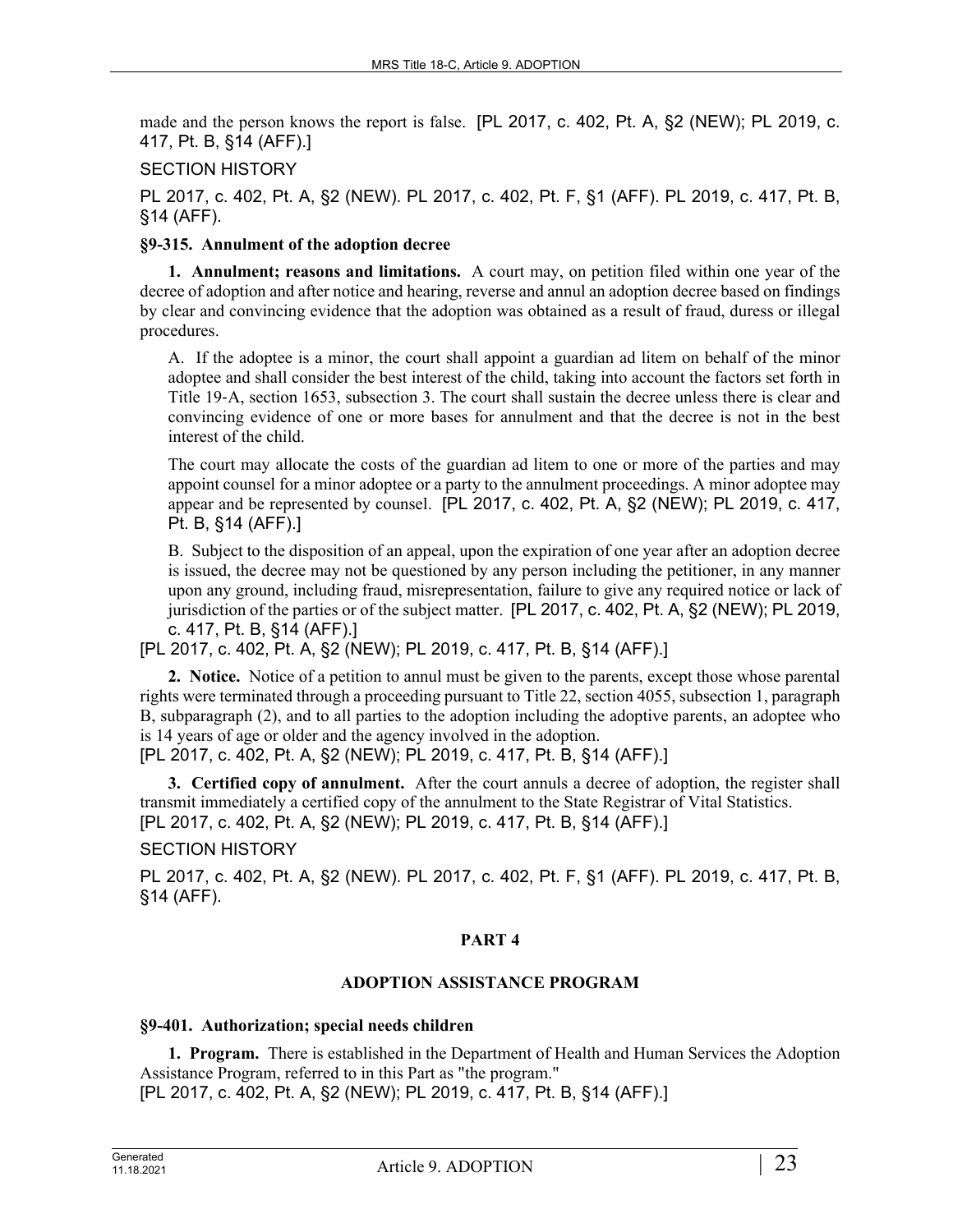**2. Adoption assistance for special needs children.** Subject to rules and regulations adopted by the department and the federal Department of Health and Human Services, the department may provide through the program adoption assistance for special needs children in its care or custody or in the custody of a nonprofit private licensed child-placing agency in this State if those children are legally eligible for adoption and, when reasonable but unsuccessful efforts have been made to place them without adoption assistance, would not otherwise be adopted without the assistance of this program. [PL 2017, c. 402, Pt. A, §2 (NEW); PL 2019, c. 417, Pt. B, §14 (AFF).]

**3. One-time adoption expenses.** The department shall, subject to rules and regulations adopted by the department and the federal Department of Health and Human Services, reimburse adoptive parents of a special needs child for one-time adoption expenses when reasonable but unsuccessful efforts have been made to place the child without such assistance.

[PL 2017, c. 402, Pt. A, §2 (NEW); PL 2019, c. 417, Pt. B, §14 (AFF).]

**4. "Special needs child" defined.** As used in this Part, "special needs child" means a child who:

A. Has a physical, mental or emotional disability that makes placement difficult; [PL 2021, c. 348, §21 (AMD).]

B. Has a medical condition that makes placement difficult; [PL 2017, c. 402, Pt. A, §2 (NEW); PL 2019, c. 417, Pt. B, §14 (AFF).]

C. Is a member of a sibling group that includes at least one member who is difficult to place; [PL 2017, c. 402, Pt. A, §2 (NEW); PL 2019, c. 417, Pt. B, §14 (AFF).]

D. Is difficult to place because of age or race; [PL 2017, c. 402, Pt. A, §2 (NEW); PL 2019, c. 417, Pt. B, §14 (AFF).]

E. Has been a victim of physical, emotional or sexual abuse or neglect that places the child at risk for future emotional difficulties; or [PL 2017, c. 402, Pt. A, §2 (NEW); PL 2019, c. 417, Pt. B, §14 (AFF).]

F. Has in that child's family background factors such as severe mental illness, substance use disorder, prostitution, genetic or medical conditions or illnesses that place the child at risk for future problems. [PL 2019, c. 417, Pt. A, §106 (AMD).]

[PL 2021, c. 348, §21 (AMD).]

**5. Funds.** For the purposes of this section, the department is authorized to use funds that are appropriated for child welfare services and funds provided under the United States Social Security Act, Titles IV-B and IV-E.

[PL 2017, c. 402, Pt. A, §2 (NEW); PL 2019, c. 417, Pt. B, §14 (AFF).]

**6. Amount of adoption assistance.** The amount of adoption assistance under the program may vary depending upon the resources of the adoptive parents and the special needs of the child, as well as the availability of other resources, but may not exceed the total cost of caring for the child if the child were to remain in the care or custody of the department, without regard to the source of the funds. [PL 2017, c. 402, Pt. A, §2 (NEW); PL 2019, c. 417, Pt. B, §14 (AFF).]

**7. Duration of assistance.** The duration of assistance under the program may continue until the cessation of legal parental responsibility or until the parents are no longer supporting the child, at which time the adoption assistance ceases. However, if the child has need of educational benefits or has a physical, mental or emotional disability, adoption assistance may continue until the adoptee has attained 21 years of age if the adoptee, the parents and the department agree that the need for care and support exists.

[PL 2021, c. 348, §22 (AMD).]

**8. Children from another state.** Children who are in the custody of a person or agency in another state who are brought to this State for the purpose of adoption are not eligible for adoption assistance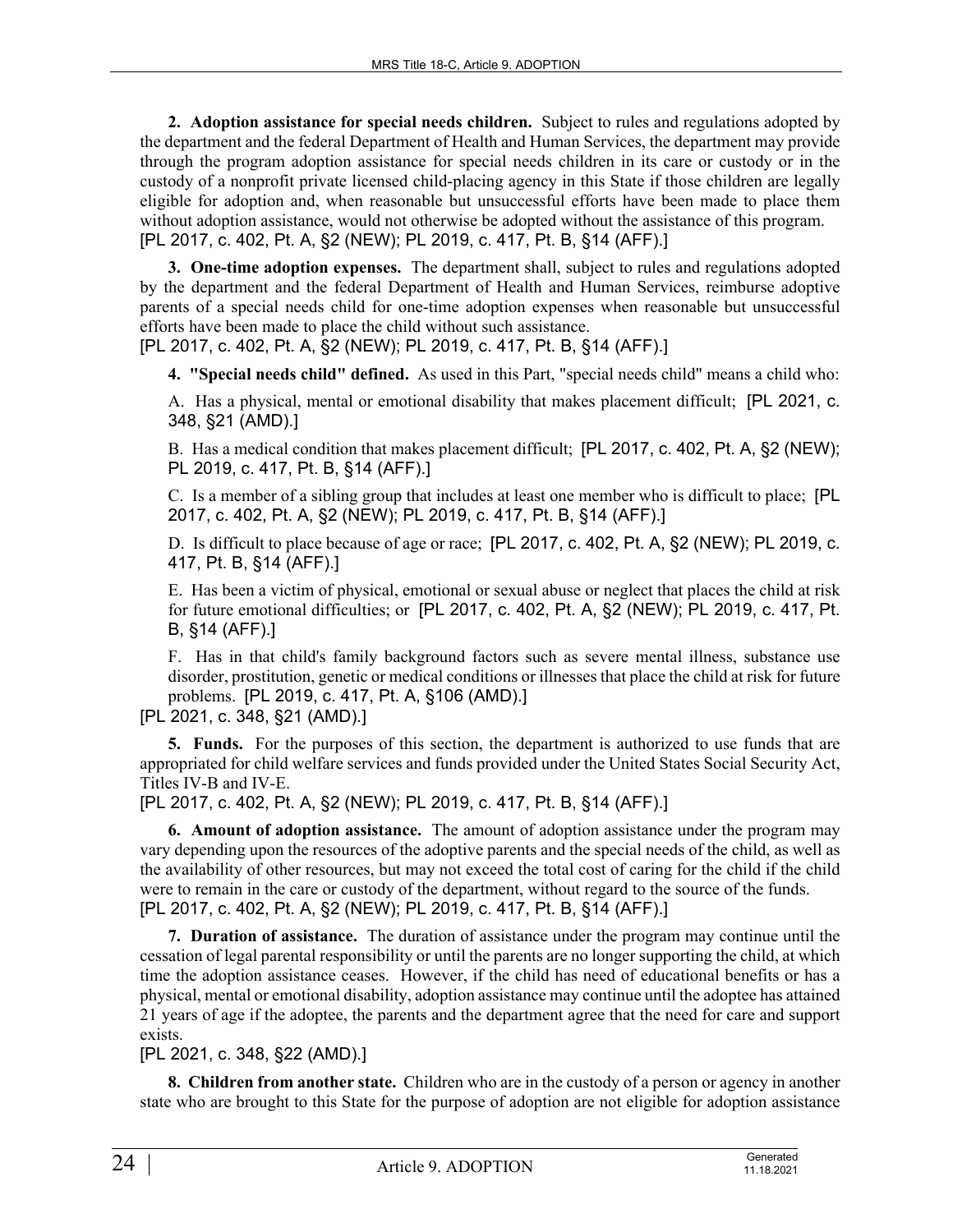through the program except for reimbursement of nonrecurring expenses if the child meets the requirements of the United States Social Security Act, 42 United States Code, Section 673(c). [PL 2017, c. 402, Pt. A, §2 (NEW); PL 2019, c. 417, Pt. B, §14 (AFF).]

# SECTION HISTORY

PL 2017, c. 402, Pt. A, §2 (NEW). PL 2017, c. 402, Pt. F, §1 (AFF). PL 2019, c. 417, Pt. A, §106 (AMD). PL 2019, c. 417, Pt. B, §14 (AFF). PL 2021, c. 348, §§21, 22 (AMD).

# **§9-402. Adoption assistance**

**1. Eligible applicants.** An application for the program may be submitted by the following persons:

A. A foster parent interested in adopting an eligible child in the foster parent's care; [PL 2017, c. 402, Pt. A, §2 (NEW); PL 2019, c. 417, Pt. B, §14 (AFF).]

B. A person interested in adopting an eligible child; or [PL 2017, c. 402, Pt. A, §2 (NEW); PL 2019, c. 417, Pt. B, §14 (AFF).]

C. An adoptive parent who was not informed of the program or of facts relevant to a child's eligibility when adopting a child who was at the time of adoption eligible for participation in the program. [PL 2017, c. 402, Pt. A, §2 (NEW); PL 2019, c. 417, Pt. B, §14 (AFF).] [PL 2017, c. 402, Pt. A, §2 (NEW); PL 2019, c. 417, Pt. B, §14 (AFF).]

**2. Standards for adoption apply.** All applicants for the program must meet department standards for adoption except for financial eligibility.

[PL 2017, c. 402, Pt. A, §2 (NEW); PL 2019, c. 417, Pt. B, §14 (AFF).]

**3. Assistance based on special needs.** Assistance under the program may be provided for special needs only and may be varied based on the special needs of the child. Assistance may be provided for a period of time based on the special needs of the child.

[PL 2017, c. 402, Pt. A, §2 (NEW); PL 2019, c. 417, Pt. B, §14 (AFF).]

# SECTION HISTORY

PL 2017, c. 402, Pt. A, §2 (NEW). PL 2017, c. 402, Pt. F, §1 (AFF). PL 2019, c. 417, Pt. B, §14 (AFF).

# **§9-403. Administration**

**1. Written agreement before final decree; exceptions; reduction in payments.** A written agreement between an applicant entering into the program and the department must precede the final decree of adoption, except that an application may be filed subsequent to the finalization of the adoption if there were facts relevant to the child's eligibility that were not presented at the time of the request for assistance or if the child was eligible for participation in the program at the time of placement and the adoptive parents were not informed of the program.

Except as provided by section 9-401, subsection 8, once an adoption assistance payment is agreed upon and the agreement signed by the prospective adoptive parents, the department may not reduce the adoption assistance payment amounts.

[PL 2017, c. 402, Pt. A, §2 (NEW); PL 2019, c. 417, Pt. B, §14 (AFF).]

**2. Annual determination.** If assistance under the program continues for more than one year, the need for assistance must be annually redetermined. Adoption assistance continues regardless of the state in which the adoptive parents reside, or the state to which the adoptive parents move, as long as the adoptive parents continue to be eligible based on the annual redetermination of need. [PL 2017, c. 402, Pt. A, §2 (NEW); PL 2019, c. 417, Pt. B, §14 (AFF).]

**3. Transfer to legal guardian; new agreement.** Upon the death of all adoptive parents, adoption assistance under the program may be transferred to the legal guardian as long as the child continues to